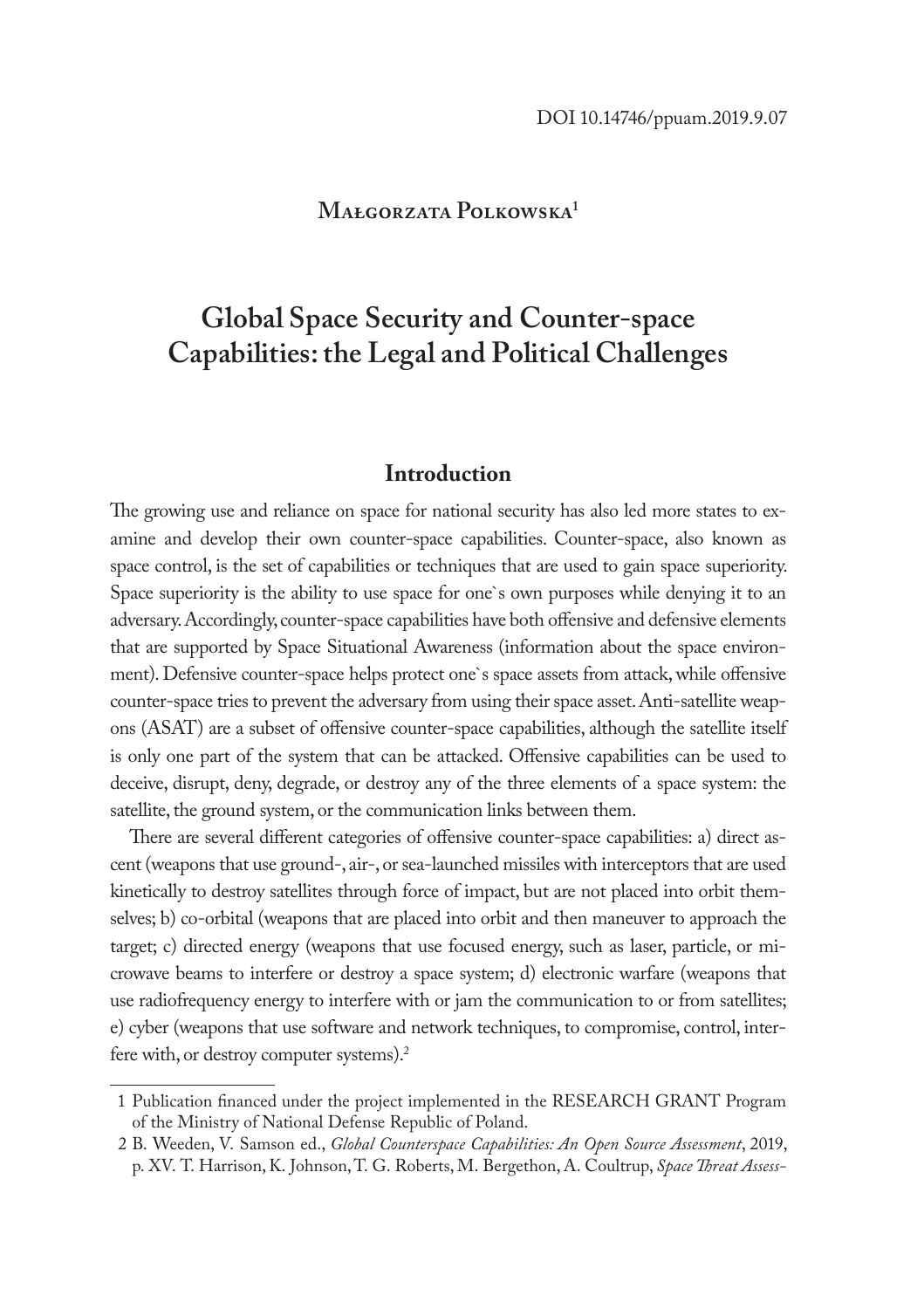# **International Regulations on Space Security**

Space security legislation is very important for the international community, but also challenging. In 2008, Russia and China proposed a discussion on the project of the Treaty on the Prevention of the Placement of Weapons in Outer Space, the Threat of Use of Force against Outer Objects (PPWT)<sup>3</sup> in the Conference of Disarmament in 2008. In 2014 a new Chinese-Russian treaty proposal would ban the placement of weapons in outer space but does not address weapons based on the ground that could destroy satellites. This is the first redraft of the PPWT presented for review since the original was presented. That document was rejected by many states (including the US) for a variety of reasons, including the grounds that it was unverifiable.

When they introduced the 2014 draft treaty, China and Russia offered an explanatory note. "We consider a legally binding ban on placement of weapons in outer space as one of the most important instruments of strengthening global stability and equal and indivisible security for all," it stated. However, there are several gaps that the PPWT does not address even in its latest draft<sup>4</sup>. Long discussion and criticism on the project have been presented in this matter by the US. For example, the PPWT had not succeeded in receiving large-scale endorsement principally on the fact that the draft treaty did not address direct-ascent Anti-Satellite (ASAT) systems nor did it address soft-kill weapons such as lasers that could be employed to permanently or temporarily disable a satellite.<sup>5</sup> Moreover, the draft failed to address so-called "breakout" weapons, which could take the form of direct-ascent or co-orbital weapons that could be manufactured and launched in the event of hostilities. All these are inherently destabilizing and bear consideration yet remain unmentioned. Rather, the draft treaty emphasized a great deal on the placement of weapons in outer space, which would likely come in the form of co-orbital ASAT's, but overlooks the more dangerous aspect of ground-based assets targeting outer space assets as demonstrated with the Chinese ASAT test in 2007 that targeted the defunct FY-1C weather satellite. Even though that test brought down one of China's old weather satellites, the potential for intentional or unintentional incidents in the future is still

*ment*, 2019, pp. 3–5.

<sup>3</sup> <www.unog.ch>.

<sup>4</sup> Note verbal dated 2 August 2018 from the Delegation of the United States of America to the Conference on Disarmament addressed to the Secretary-General of the Conference transmitting the United States response to CD/2042 14 September 2015 titled "Letter dated 11 September 2015 from the Permanent Representative of the People's Republic of China to the Conference on Disarmament and the Chargé d'affaires a.i. of the Russian Federation regarding the United States of America analysis of the 2014 updated Russian and Chinese texts of the draft treaty on prevention of the placement of weapons in outer space and of the threat or use of force against outer space objects (PPWT)"

<sup>5</sup> The draft treaty emphasizes a great deal on the placement of weapons in outer space, which would likely come in the form of co-orbital ASATs, but overlooks the more dangerous aspect of groundbased assets targeting outer space assets as demonstrated with the Chinese ASAT test in 2007.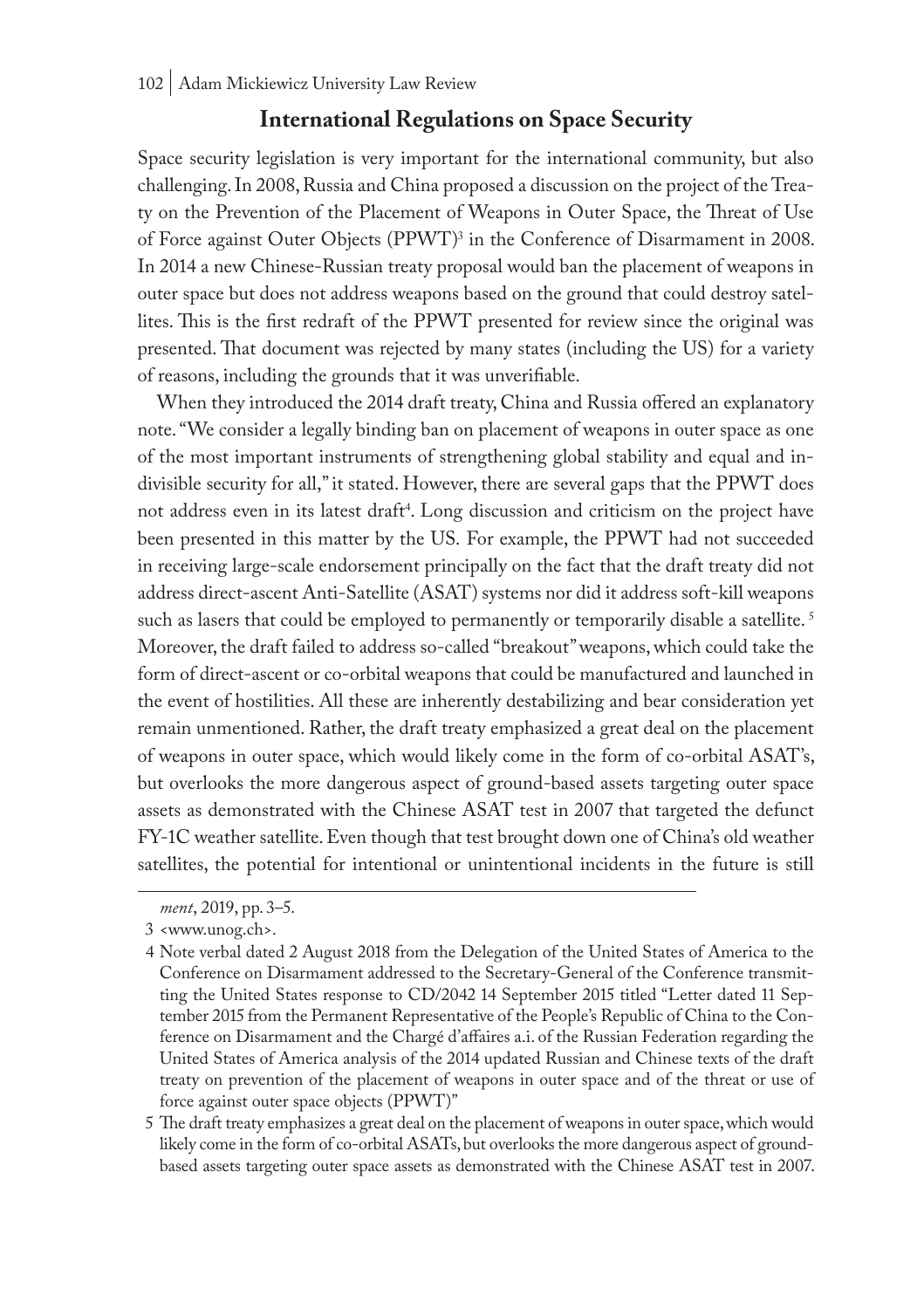high and such capabilities raise the potential for dangerous consequences. Moreover, after recent revelations by the US Defense and State Departments that China has performed several disguised ASAT tests, it is clear that China has no intention of placing these weapon systems into the coverage of the PPWT<sup>6</sup>.

The draft treaty did not address the major issue presented by space debris, which confronts the long-term sustainability of outer space, especially in low Earth orbit. The issue of space debris is not mentioned anywhere in the proposed draft treaty, even though the issue poses a far bigger challenge than the placement of weapons in outer space. The potential for any state placing weapons, including weapons of mass destruction (WMDs), is highly remote, but the growth of the space debris population has already affected the functioning of outer space assets. This issue is important by the continued threat posed by the destructive capacity of hard-kill, direct-ascent ASATs. The PPWT should acknowledge the importance surrounding the creation of space debris by direct-ascent ASATs, but the current draft conveniently neglects to mention it.<sup>7</sup>

Ancillary to the issue of space debris creation is space debris removal. Technology designed to remediate space debris could also be used to interfere with functioning satellites belonging to another state. This so-called 'dual-use technology' is already a political issue that needs to be overcome in order for effective remediation to begin. However, the PPWT would complicate the issue because it gives additional legal leverage to a State Party that seeks to protest activities of another to remediate space debris by claiming that they can be "space weapon." Whether such a claim is a legitimate concern or a geopolitical maneuver on the part of the complaining State Party, it will surely complicate the issue of space debris remediation. That the PPWT does not mention this concern is troubling and further degrades its legitimacy.

Some of the definitional attempts in the current draft of the PPWT pose challenges. For example, the way which "use of force" or "threat of force" is defined raises questions about the intentions of states that might become signatories of PPWT in the future. There is also an issue about the differentiation that the draft treaty makes between States Parties and non-States Parties. Article II of the proposed treaty states, that States Parties to this Treaty shall "not resort to the threat or use of force against outer space objects of States Parties." However, it makes no prohibition against the outer space objects belonging to non-State

<sup>6</sup> J. Foust, *U.S. Dismisses Space Weapons Treaty Proposal As "Fundamentally Flawed"*, "Space News" September 11, 2014.

<sup>7</sup> CD/2129 Conference on Disarmament, 16 August 2018 GE.18–13568(E); Remarks of Richard H. Buenneke Senior Advisor, National Security Space Policy Office of Emerging Security Challenges Bureau of Arms Control, Verification and Compliance U.S. Department of State Panel on "Balancing national security and economic security in a contested and congested space domain"; "Greater Security Through International Space Collaboration" Seminar George Washington University Space Policy Institute The Aerospace Corporation's Center for Space Policy & Strategy, July 19, 2018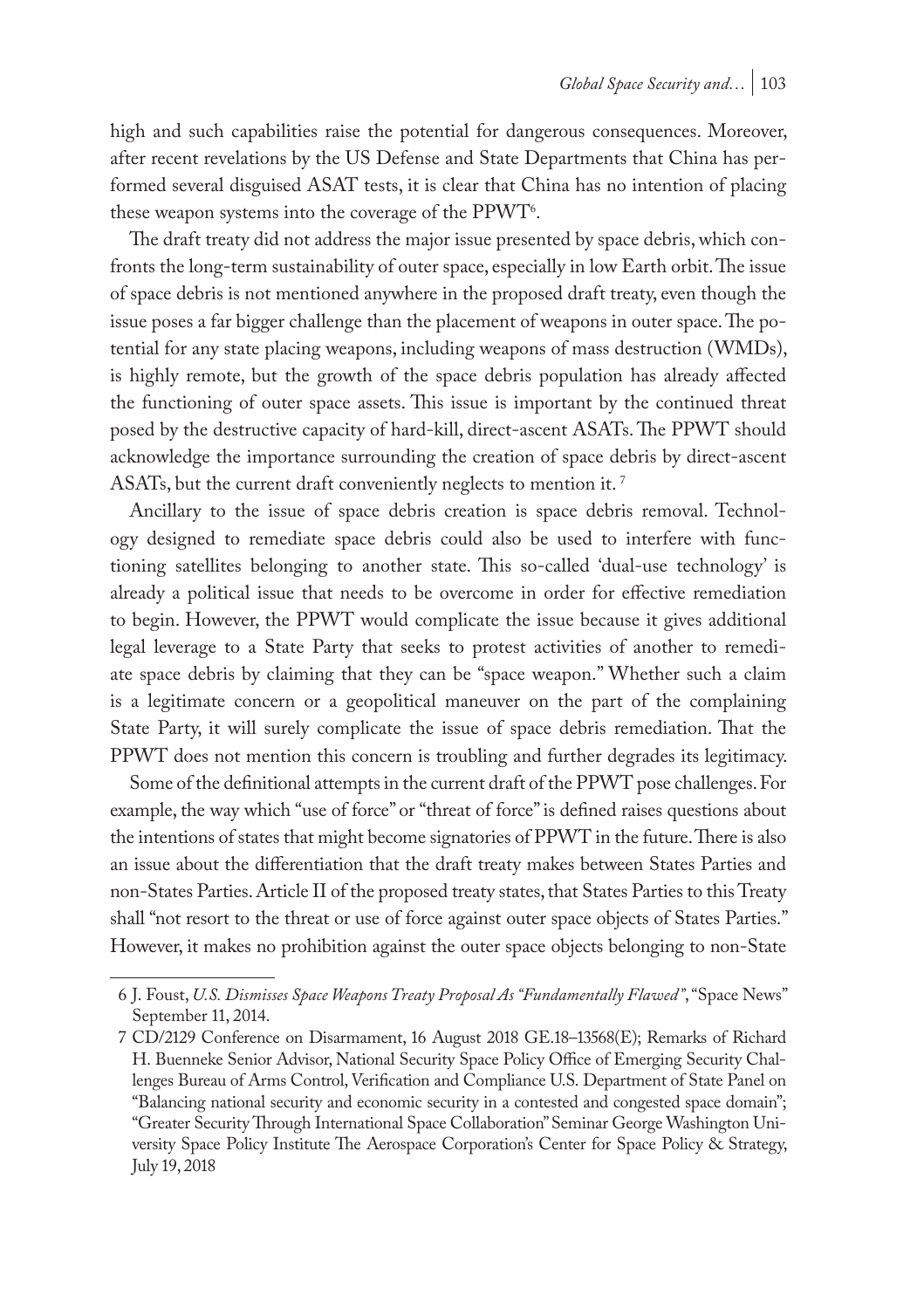parties. This suggests that if the PPWT becomes binding international law, it will override customary norms of non-interference and leave the space objects of non-parties open to interference, unless they become a party to the treaty.

Additionally, the definition of "outer space object" used by the PPWT is considered by the US as not necessary and confusing, given that the Liability Convention 19728 and the Rescue Agreement 1975' have a working definition of "space object." Ihat definition is already internationally accepted and even used in some domestic space law and would serve to integrate the PPWT into the current body of international space law. Having this new term defeats the purpose of trying to harmonize the PPWT with the existing international legal framework, which China and Russia are parties to, and suggests that the two countries seek to differentiate the PPWT from the existing body of international space law instead of integrating it.

Another inconsistency deals with the PPWT's reference to the self-defense provision in Article 51 of the UN Charter. China has objected in strong terms to the reference of Article 51 of the UN Charter—the right to individual or collective self-defense—in the International Code of Conduct (ICoC). However, this element is even further clarified in the text of the current draft treaty. The text of the 2008 draft states, "nothing in this Treaty may be interpreted as impeding the exercise by the States Parties of their right of self-defense in accordance with Article 51 of the Charter of the United Nations." The text in the current draft treaty takes a step further and adds a reference to collective self-defense in that "this Treaty shall by no means affect the States Parties' inherent right to individual or collective self-defense, as recognized by Article 51 of the UN Charter<sup>10</sup>." This inconsistency between railing against the "self-defense" principle of Article 51 <sup>11</sup>mentioned in ICoC and promoting it within the PPWT brings into question the legitimacy for bringing the current draft forward to coincide with negotiations for the ICoC.12

<sup>8</sup> Convention on International Liability for Damage Caused by Space Objects of 1972.

<sup>9</sup> The Agreement on the Rescue of Astronauts, the Return of Astronauts and the Return of Objects Launched into Outer Space of 1975.

<sup>10</sup> Nothing in the present Charter shall impair the inherent right of individual or collective selfdefence if an armed attack occurs against a Member of the United Nations, until the Security Council has taken measures necessary to maintain international peace and security. Measures taken by Members in the exercise of this right of self-defence shall be immediately reported to the Security Council and shall not in any way affect the authority and responsibility of the Security Council under the present Charter to take at any time such action as it deems necessary in order to maintain or restore international peace and security. <http://legal.un.org/repertory/ art51.shtml>.

<sup>11</sup> G. Wang, *What "Flaws" In the PPWT? The way forward for arms control in outer space*, Vienna 2017.

<sup>12</sup> The United States reiterates its view that existing international legal obligations, as reflected in Article 2(4) of the United Nations Charter, prohibit the use of force or the threat CD/2129; Remarks of Richard H. Buenneke Senior Advisor, National Security Space Policy Office of Emerging Security Challenges Bureau of Arms Control, Verification and Compli-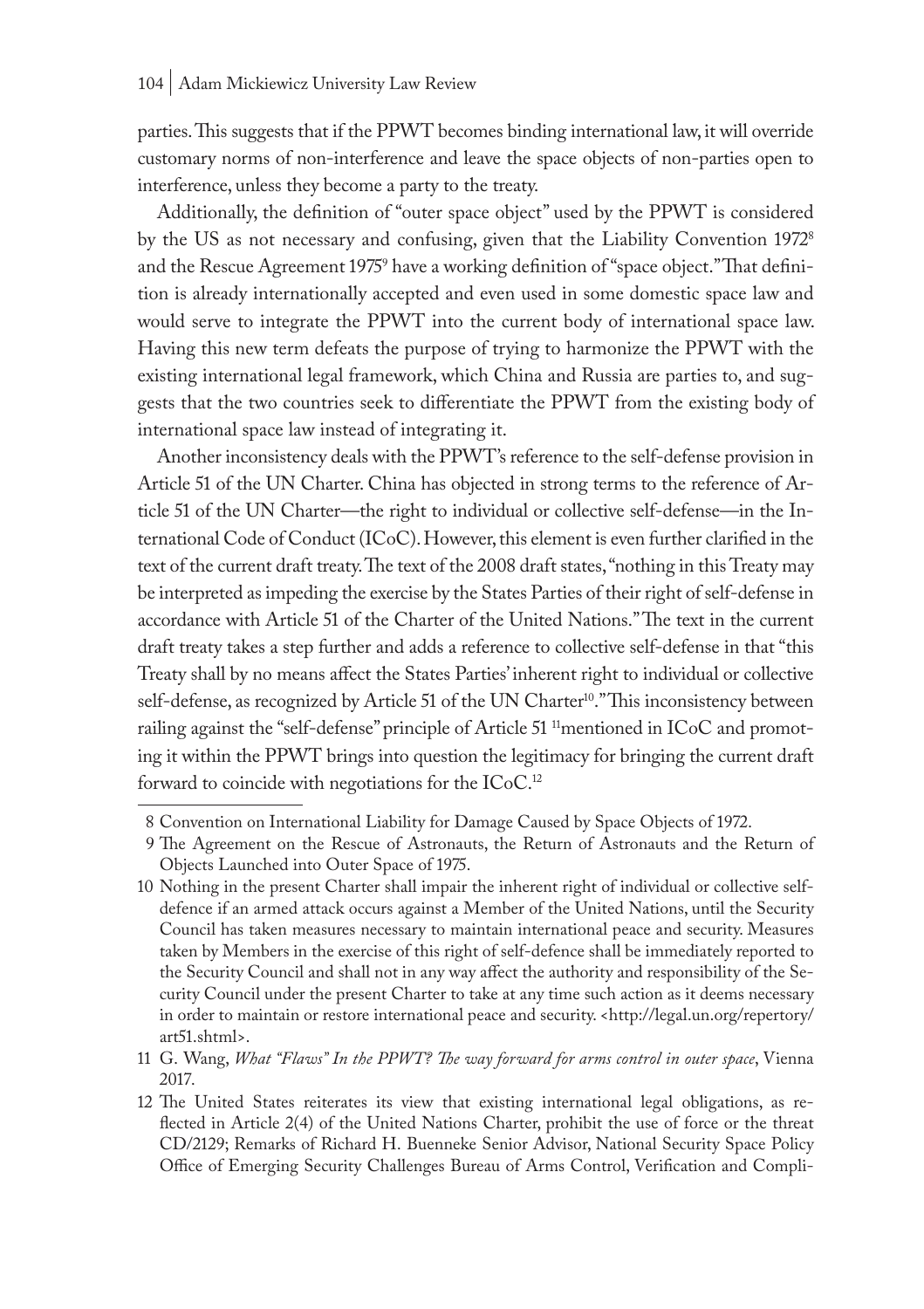A further aspect of the current draft treaty is the so-called "Executive Committee" outlined in Article VI. This concept was mentioned in the 2008 draft, but the current draft treaty fleshes out some of the responsibilities of this committee to include operation and implementation of the treaty, addressing alleged violations of the treaty, developing procedures for sharing data and information analysis, and distribution of information collected pursuant to transparency and confidence-building measures. The responsibilities outlined for the Executive Committee fail to spell out the structure, responsibilities and financial obligations with specific detail if at all.

With regards to dispute resolution, the current draft treaty outlines a graduated methodology in Article VII. However, an important exclusion from the dispute resolution mechanism in Article VII is the Permanent Court of Arbitration's new Optional Rules for Arbitration of Disputes Relating to Outer Space Activities (the Rules). Any dispute involving an enacted PPWT would involve state parties with competing geopolitical interests and would likely revolve around the use of dual-use technology. The availability of the Rules to impartially arbitrate a dispute arising out of an enacted PPWT would be an obvious option as part of any dispute resolution mechanism in order to obtain an impartial resolution.

Aside from the specific concerns outlined, the current draft, not unlike the original, is unclear. China and Russia responded to concerns by other states about the vagueness of the original draft by stating that further detail could be fleshed out once states became a party to the treaty. This means that in order to flesh out the detail, a state will have to legally bind itself to the PPWT in its current form before it can read the fine print. The US observed that this might give Russia and China significant legal influence to back a state into a legal and political corner, all the while enhancing its soft-power base in the UN and, specifically, in the Conference of Disarmament (CD).<sup>13</sup>

The United States has clearly articulated the many flaws (errors) of this draft treaty, understanding unusual, even potentially threatening behavior, where a satellite is observed doing something that is contrary to what its owners claim it is intended to do, is of great concern to us. This is important because not only do these actions create uncertainty for other satellite operations, but they also create uncertainty concerning the intentions of the satellite's owners or operators. The US State Department has rejected the draft treaty. This was not a surprise to anyone in the international community and certainly was expected by both the PPWT's sponsors.14 Absent a drastic shift in US space policy, the future legitimacy of the PPWT is more than questionable, if not terminal.

ance U.S. Department of State Advanced Maui Optical and Space Surveillance Technologies AMOS Conference Wailea, Hawaii, September 14, 2018

<sup>13</sup> <https://www.state.gov/t/avc/rls/285128.htm>.

<sup>14</sup> J. Foust, *U.S. Dismisses Space Weapons Treaty Proposal As "Fundamentally Flawed"*, "Space News", September 11, 2014.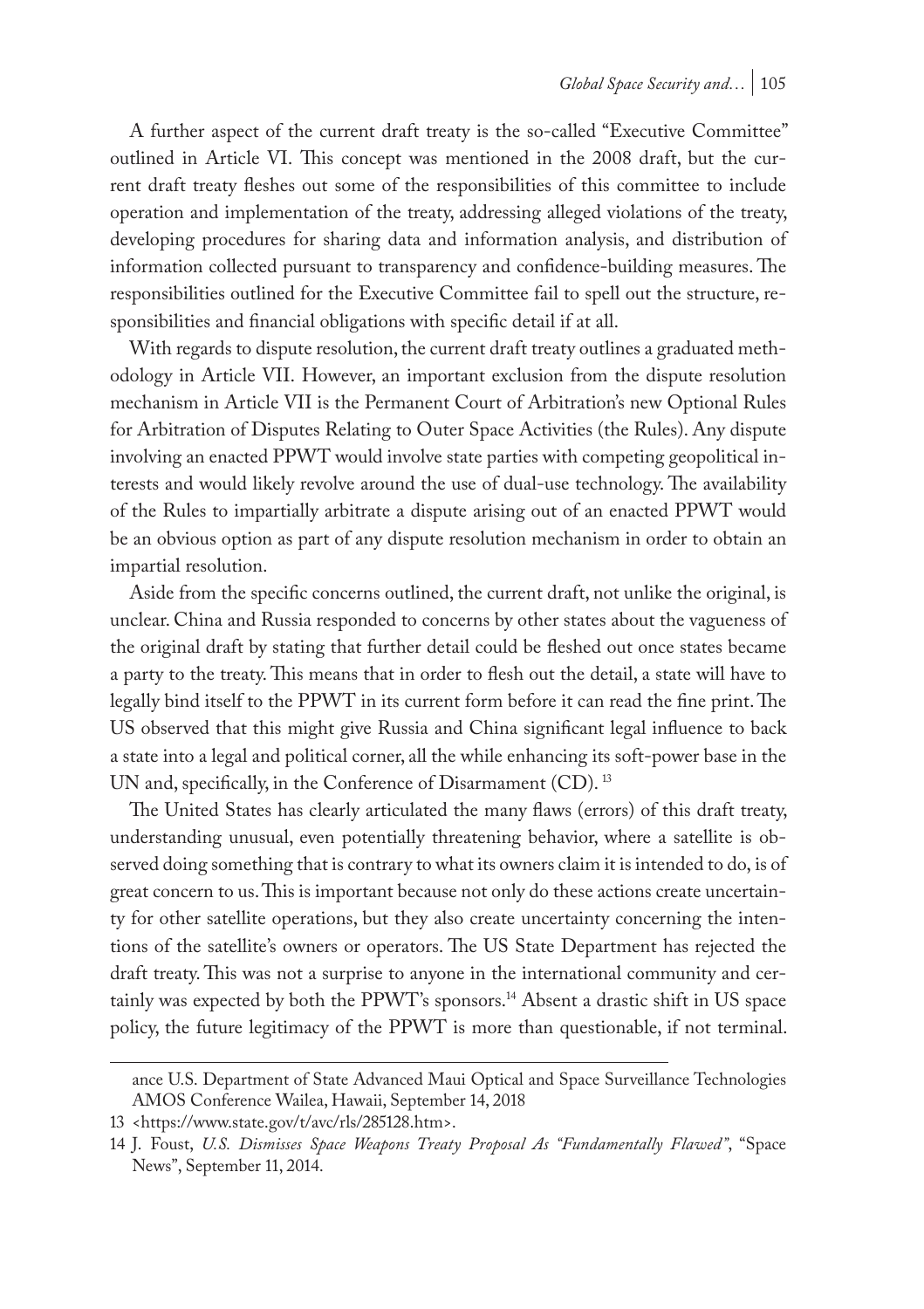## **Space Security**

There are three definitions of "security in Outer Space": the protection of the space infrastructure against natural and man-made threats or risks; ensuring the sustainability of space activities; and "Outer Space for Security" -the use of space systems for security and defense purposes. "Security from Outer Space" means the protection of human life and the Earth environment against natural threats and risks coming from space.

The space infrastructure can be described as a network of space-based and groundbased systems interconnected by communication channels and enabled by access to space capabilities. It includes: a space segment (all systems of the infrastructure located in orbit, namely satellites required for the conduct of operations and delivery of intended service), a ground segment (all systems of the infrastructure located on the surface of the Earth and necessary for the conduct of operations in space and delivery of data and signals), a user segment (sub-part of the ground segment and composed of complementary ground-based systems required for the delivery of full-fledged space services accessible by end-users) and a down-link and up-link interface between the space and ground segments (i.e. including users' equipment) and to operate the space system and receive its data. The uplink refers to signals transmitted from the ground to space and the downlink refers to signals received on the ground from space.<sup>15</sup>

In the 21st Century, while mentioning space, we should put attention on the three "c's" congested, contested and competitive as a scene for space law regulation implementation.

# **Congested Space**

From the beginning of the Space Age and the first satellite launch, i.e. Sputnik-1 on the 4th of October 1957, the number of space debris exceeds the number of operational satellites. As such, space debris poses a threat to the Near-Earth environment on a Global scale<sup>16</sup>. The first awareness of the problem came out in 1960s, based on the research activities undertaken in the US.

Currently, the total number of objects larger than 10 cm has exceeded more than 17 000 objects and objecst between 1cm and 10 cm, approximately 500 000 among which only about 1400 are active satellites. Those remnants of human activity around space encompass all the inactive, manmade objects, including the fragments that are orbiting Earth or re-entering the atmosphere. Most catalogued objects however originated from more

<sup>15</sup> *European Space Policy Institute Report*, Vienna 2018; *Security in Outer Space: Rising Stakes for Europe*, Report 64

<sup>16</sup> J. Robinson, M.P Schaefer, K. U. Schrögl, F. von der Dunk ed., *The status and future evolution of Transparency and Confidence Building Measures*, in: *The prospects for Transparency and Confidence-Building Measures in Space*, ESPI Report 27, Vienna 2010.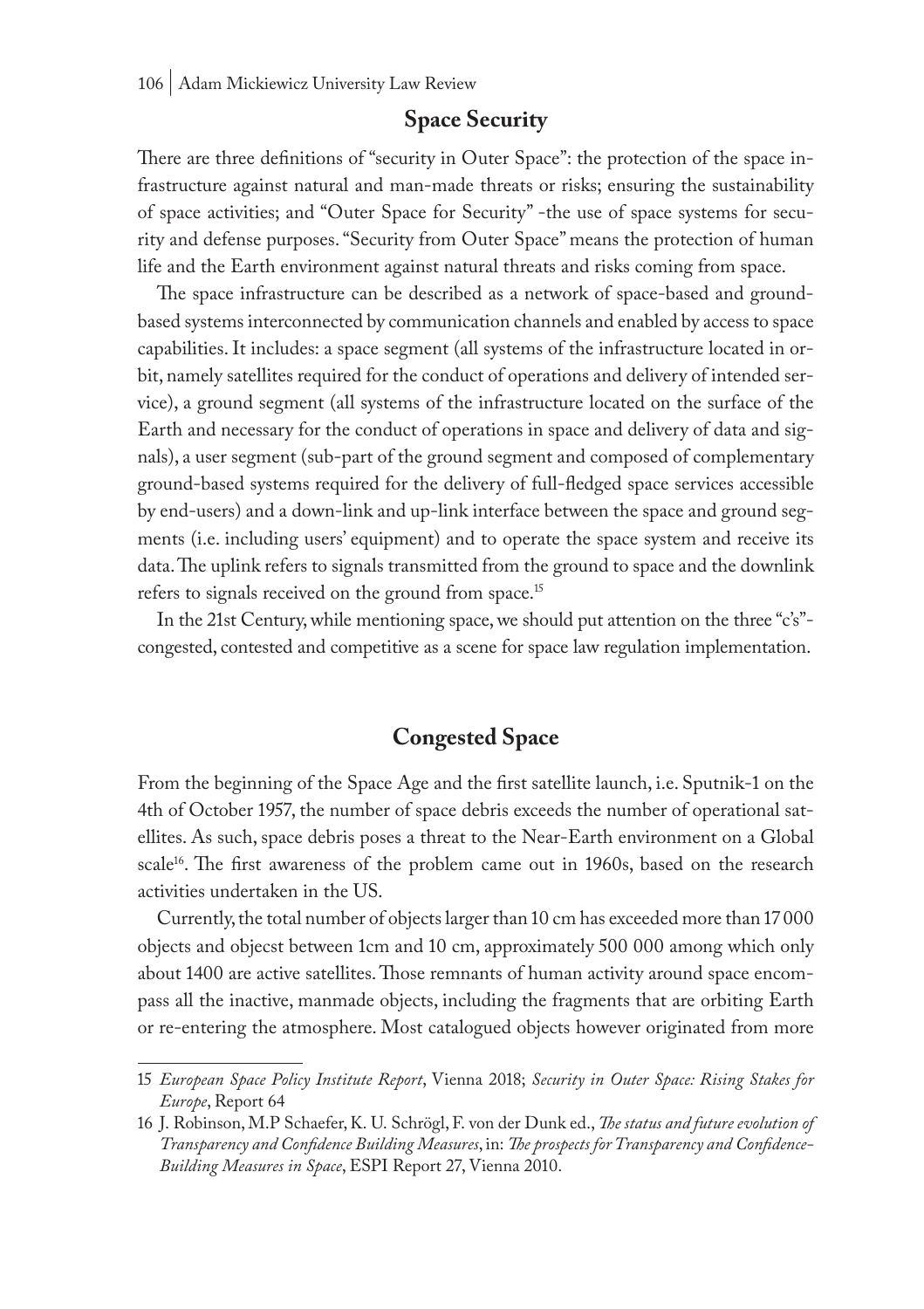than 290 break-ups in orbit, mainly caused by the explosion, and from about 10 suspected collisions (of which four are confirmed between the catalogued objects). That debris creates a significant risk to Space infrastructure as the collision with debris larger than 1 cm could disable an operational satellite or could cause the break-up of a satellite or a rocket body. Moreover, the impact by the debris larger than about 10 cm can lead to a catastrophic break-up as complete destruction of a spacecraft and the generation of a debris cloud.

The two major contributions to the population of the fragments came from a Chinese Anti-Satellite test targeting the Feng Yun-1C Weather Satellite on 11 January 2007, which created more than 3400 tracked fragments, and the approximately 2300 tracked fragments created from the first-ever accidental collision between two satellites, Iridium-33 and Cosmos-2251 on 10 February 2009.

Many years of technical discussion and various exchanges are reflected in the leading body in the field of space debris, i.e. Inter-Agency Space Debris Coordination Committee (IADC), founded in 1993 by ESA, NASA, Japan Space Agency ( JAXA) and Russian Space Agency (ROSCOSMOS) (complemented by the other space agencies later on). The significance of those issues has been recognized globally and some measures where applied as the nearly universal adoption of the Liability Convention<sup>17</sup> IADC's Space Debris Mitigation Guidelines<sup>18</sup> or some work being performed at the level of the Technical Subcommittee of the United Nations' Committee on the Peaceful Uses of Outer Space (UN COPUOS) since 1994. However, the standardization measures are required in order to achieve a common understanding of the required task leading to the transparent and comparable processes as works performed with ISOWD 24113 Space Debris Mitigation.19 Additionally in order to address the issues posed by the Space debris on spacecraft activities, UN COPUOS has taken the initiative to create a set of internationally agreed Guidelines for the long-term sustainability of outer space activities<sup>20</sup>.

The growing number of spacecraft deployed around the globe and the growing trend of their miniaturization significantly multiplies the risk of in-orbit collision. Due to that fact, the systematically growth caused the necessity to gather more precise information on the location of the Earth-orbiting objects. Moreover, all expert analyses highlight the risk collision which will increase significantly with the appearance of so-called 'megaconstellations' (hundreds to thousands of satellites). 21

<sup>17</sup> Convention on International Liability for Damage Caused by Space Objects of 1972.

<sup>18</sup> Inter-Agency Space Debris Coordination Committee, Space Debris Mitigation Guidelines, 2002.

<sup>19</sup> International Standard Organization, Space Systems - Space Debris Mitigation, ISO TC 20/SC 14, 2011.

<sup>20</sup> United Nations, Guidelines for the long-term sustainability of outer space activities, A/AC.105/L.315, 2018.

<sup>21</sup> J. Radtke, C. Kebschull, E. Stoll, *Interactions of the space debris environment with mega constellations using the example of the One Web constellation*, "Acta Astronautica" 2017, vol. 131, pp. 55–58.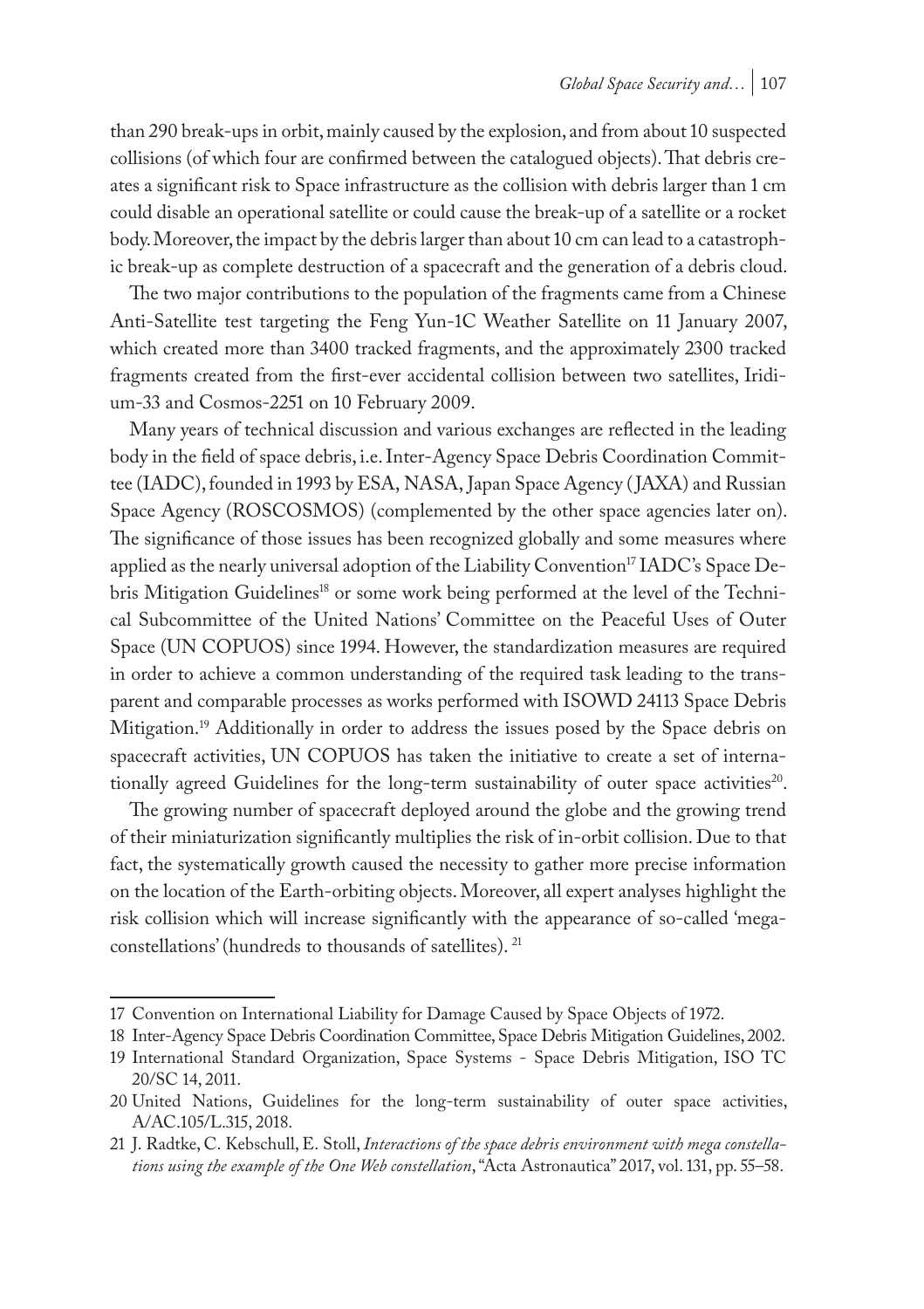This trend has been noticed worldwide and as such reflected as a global concern within the international fora.

# **Contested Space**

Beside the space debris, there are other challenges contemporary space must face. Today's world is more and more dependent on space assets and in parallel there are more and more states able to perform hostile actions against space-related infrastructure (groundbased and space-based). <sup>22</sup> These issues are both related to civil security and defense, of course. In the civil world, the fast-growing dependence on the usage of assets as Global Navigation Satellite Systems (GNSS such as GPS and Galileo) is easy visible. A lack of access to space-based systems or a disruption in the continuity of those services may significantly shake the economy of the states and their internal security. This is even more visible in the military domain where the recent wars in Afghanistan and earlier in Iraq revealed the universality of space assets in contemporary wars. Those wars were the first real space wars with a wide scope of space assets utilized. Modern space systems, like information gathering satellites, were vastly used on missions that contributed to the preparation, execution of assessing operations. A similar situation concerns other assets like the GNSS Guidance Munition and Satellite Communications.

However, other states like Russia and China recognize the dependence of NATO and the US on space assets<sup>23</sup>. Because of this dependence, they pursue developing counterspace capabilities like anti-satellite weapons, electronic warfare, cyber and jamming capabilities, laser disabling or rendezvous and proximity operations (RPO).

NATO and the national answer to the developing of counter-space activities by hostile states has imposed an urgent need to improve SSA capabilities<sup>24</sup>. In particular, the US signed the so-called 'SSA Data Sharing Agreement's and cooperated in military SSA exercises as the global sentinel.

<sup>22</sup> A. A. Faiyetole, *Potentialities of Space-based Systems for Monitoring Climate, Policies and Mitigation at Climate Policies and Mitigations of Climate Process Drivers*, "The International Journal of Space Politics and Policy" 2018, vol. 14, no. 8, pp. 28–48, *Global Counter space Capabilities: An Open Source Assessment*, April 2018.

<sup>23</sup> S. Paracha, *Military dimensions of the Indian Space Programs*, "The International Journal of Space Politics and Policy" 2013, vol. 11, no. 3, pp. 156–186.

<sup>24</sup> J. J. Klein, *The influence of Technology on Space Strategy*, "The International Journal of Space Politics and Policy" 2012, vol. 10, no. 1, pp. 8–26.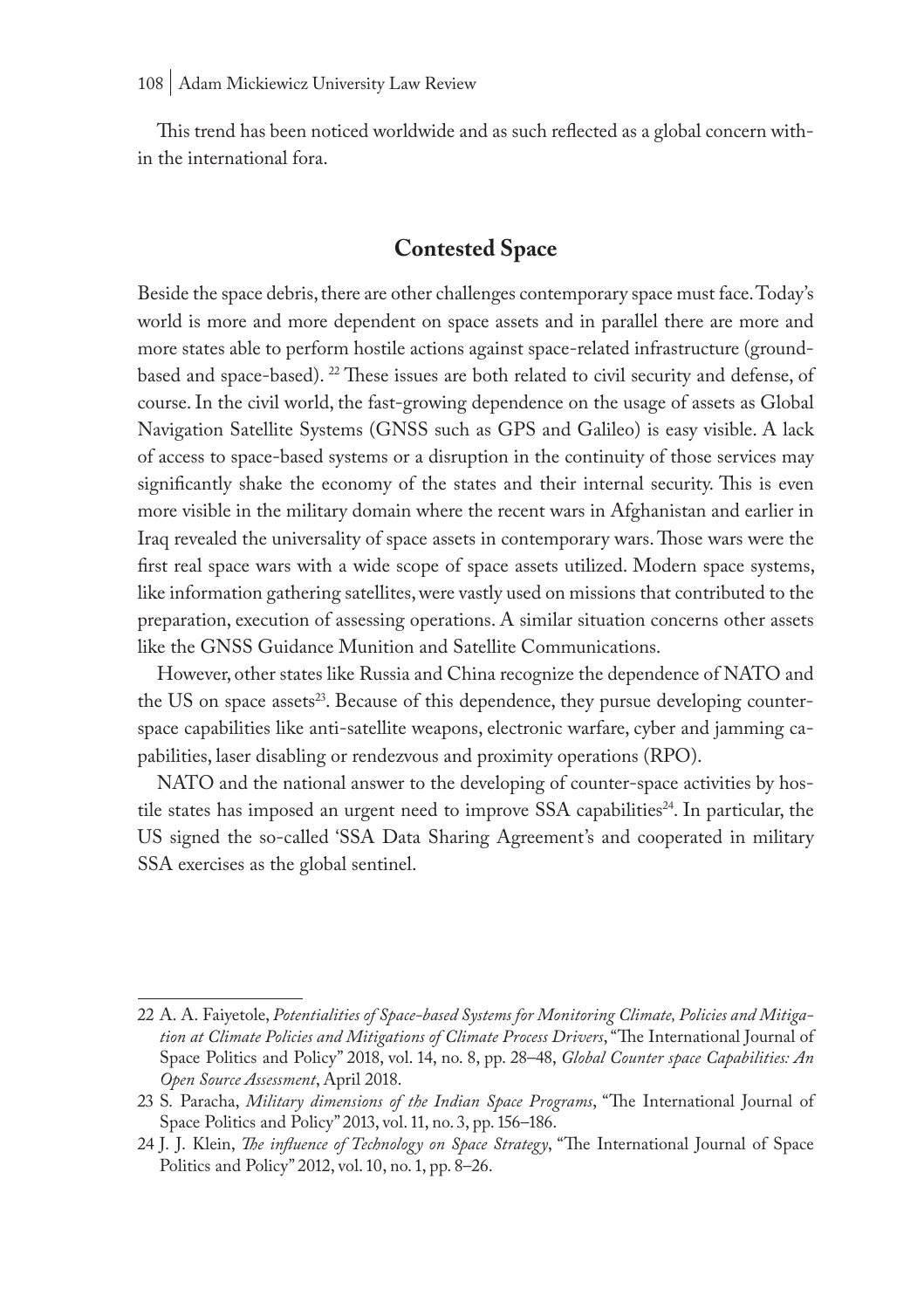# **Competitive Space**

At the beginning of the 21st century, the international community is witnessed the confluence of several powerful economic and policy forces in the global space sector<sup>25</sup>. Due to the financial constraints at the governmental level, the emergence of the emergence of new space markets and involvement of venture capital in the commercialization of space market are increasing rapidly. In the same time, technology dissemination and lowering of the barriers to entry are bringing new opportunities to the public space programs. Thus, introducing some new space actors to the fold.

Moreover, this change to commercial space is being performed within the world. These changes which are rapidly and vastly reshaping the global context, making the commercial space more complex and challenging. The five major global trends dominant to Horizon 2030 are:

- a) globalization will continue moving towards more interdependence, but also fragmented governance and insecurity (specifically cyber- insecurity);
- b) The revolution in technologies and their application will continue to transform societies in almost every aspect;
- c) The nexus of climate change, energy and resources (including food security and water supply) will intensify;
- d) The shift in the world economy towards Asia will continue;
- e) Ageing will be global; Europe will be the "oldest" region; inequalities (in different forms, e.g. income, age, gender, digital divide) will persist; and migration may well further increase.<sup>26</sup>

In this environment the key driver of the Space change today is the enabling of major change in the commercial launch and satellite manufacturing industries. While relatively small markets today, rapidly falling costs are lowering the barrier to participate in the Space economy, making new industries like space tourism, asteroid mining, and on-orbit manufacturing viable, and growing existing flagship communications satellite services business while taking exploration deeper into space. Space is also becoming a military focal point as government pivot off Earth. 27

<sup>25</sup> C. Al-Ekabi, S. Feretti, Yearbook on Space Policy 2016 - Space for sustainable development, ESPI, Vienna, 2018, p. 1 and next

<sup>26</sup> *European Strategy and Policy Analysis System ESPAS, Global Trends to 2030: Can the EU meet the Challenges Ahead?* 2015; *World Economic Forum Global Risks Report*, Geneva 2017.

<sup>27</sup> *Profiles in Innovation: Space: Next Investment Frontier*, April 2017.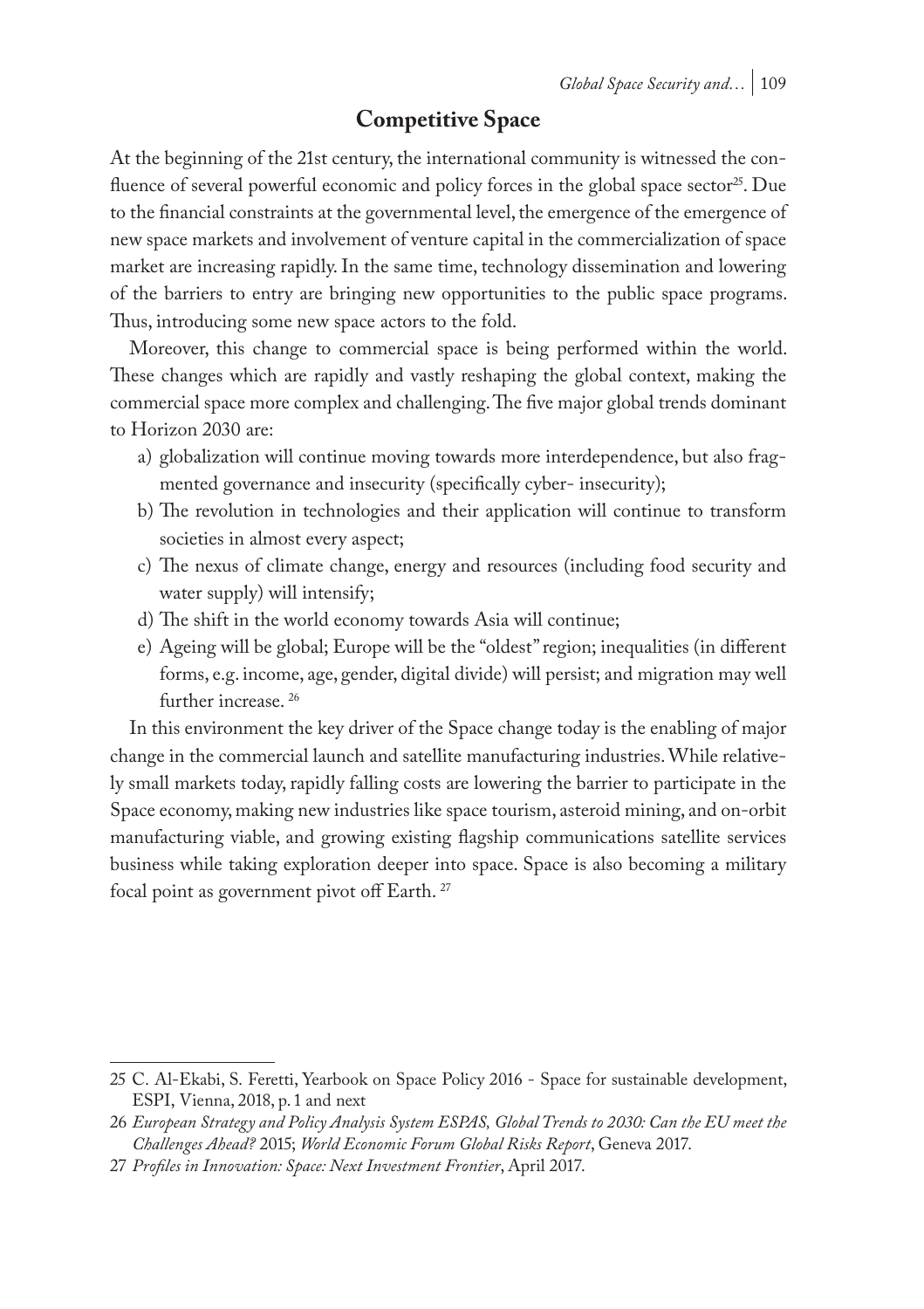### **Doctrine and Policy of Counter-space in Selected States**

#### **United States**

The U.S. SSA system is the most advanced in the world and relies on a national infrastructure called the U.S. Space Network (SSN), a network of 30 surveillance sensors including radars and optical telescopes, operated by military and civilian entities. Partial access to American SSA data is granted to select partners through a worldwide cooperation scheme. Today, the U.S. has more than 70 unclassified SSA Sharing Agreements with commercial and institutional organizations. These SSA Sharing Agreements aim to support transparency on operation in outer space, promote cooperation for security, enhance the availability of information among the partners, and improve the quality of U.S. SSA information. In practice, SSA Sharing Agreements provide selected organizations, which are not affiliated to the federal government, including foreign institution and private operators, with free access to authorized data stemming from SSN (U.S. Space Surveillance Network) sensors.28

 Most recent U.S. presidential administrations have directed or authorized research and the development of counter-space capabilities, and in some cases green light testing or operational deployment of counter-space systems. These capabilities have typically been limited in scope, and designed to counter a specific military threat, rather than be used as a broad coercive or deterrent threat (for example, the most recent national space policy issued by the Obama Administration in 2010).

The link between these policy statements and offensive counter-space capabilities can be found in the official U. S. military doctrines on space operation. Two different doctrines exist on space operation: an Air Force doctrine developed by United States Air Force Space Command, and a joint doctrine developed by United States Strategic Command. The most recent publicly available versions of this doctrine are August 2018 and April 2018, respectively. Under current doctrine, the U.S. military considers counter-space operations to be a separate mission area of space operation. Counterspace operations consist of defensive space control (DSC) and Offensive Space Control (OSC), both of which are supported by SSA. DSC consists of active and passive actions to protect friendly space-related capabilities from enemy attack or interference by protecting, preserving, recovering, and reconstruction friendly-related capabilities before, during, and after an attack by an adversary. OSC consists of offensive operations to prevent an adversary`s hostile use of U.S/ third- party space capabilities or temporary or permanently negate an adversary`s space capabilities. Prevention can occur through diplomatic, informational, military, and economic measures, and negation can occur through active offensive and defense measures for deception, disruption, denial, degradation, or destruction. Ground- and space-based SSA capabilities are used to find, fix,

<sup>28</sup> *Security in Outer Space: Rising Stakes for Europe*, *Report 64*, Vienna, August 2018, pp. 20–21.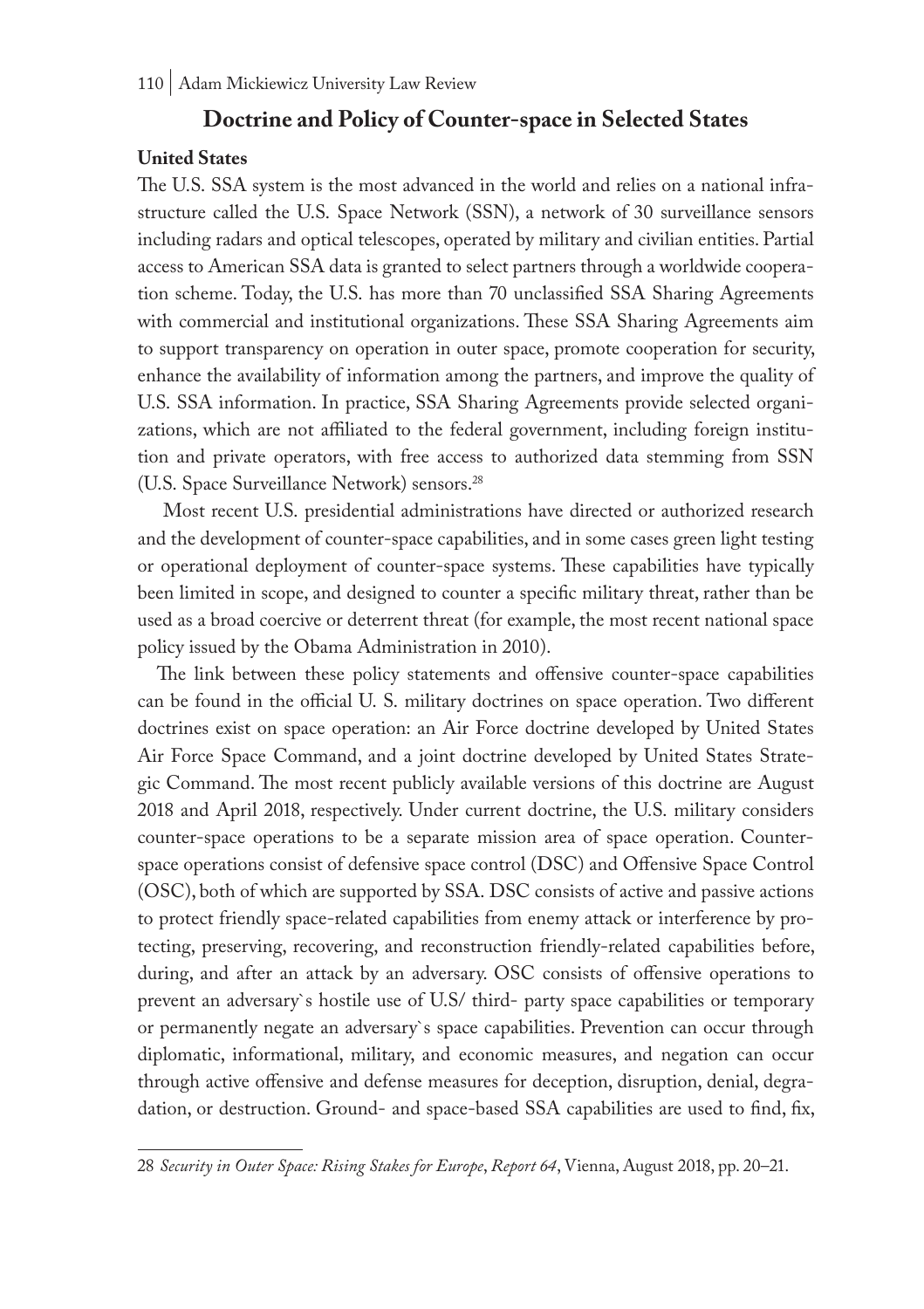track, and target adversary space systems, and assess the effects of OSC operations. OSC actions may target space nodes, terrestrial nodes, and/or communications links.

 It is still unclear whether the recent aggressive rhetoric from the Trump administration in the second half of 2018 and early 2019 is reflected in actual U.S. policy. In various speeches and statements promoting the Space Force, President Trump called for the U.S. to "dominate" space. Vice President Mike Pence reiterated this language in a speech at the Johnson Space Center, stating that the Trump Administration was taking steps to "ensure American national security is a dominance in space as it is here on Earth". In his remarks during the signing ceremony for establishing the Space Force, President Trump said the United States was developing, "a lot of new defensive weapons and offensive weapons" that they were now "going to the advantage of" the Space Force. Yet official U.S. policy statements on space security issues, or at least the public ones, continue to reflect a more moderate tone and do not explicitly outline the development of new offensive space weapons.29 President Trump provided peace through strength, stating that space is a warfighting domain and there is a need to "prioritize investments in resilience, reconstitution, and operations to assure [U.S.] space capabilities".30 There is a "whole-ofgovernment approach to U.S. leadership in space", in close partnership with the private sector and allies. 2018 Space Strategy included four essential pillars, all related to security & defense: 1) Mission Assurance, 2) Deterrence and Warfighting, 3) Organizational Support, 4) Conducive domestic and international environment. In the US strategy, there is a need to assure military superiority in space and on the ground and strengthen deterrence in space and on the ground. Space infrastructure is a critical component of warfare. That is why there is a need for a reemergence of a space warfare doctrine and a need for tactical response options in space. There is a priority in safeguarding national security against space vulnerability and in the protection of critical space assets against threats (e.g. ASAT, cybersecurity, jamming & spoofing). The US Strategy is fostering a commercial space, by giving way to a potentially promising commercial market and reinforcing global leadership in space. 31

Civil space cooperation between the National Aeronautics and Space Administration (NASA)32 and Chinese organizations is restricted by the legislation in 2011. Despite the rhetoric of a space race between the United States and China, experts say there are opportunities for the US and China to expand cooperation in space that could have broader benefits. Brian Weeden, Director of Program Planning at the Secure World

<sup>29</sup> *Global Counterspace Capabilities: An Open Source Assessment*, April 2019, pp.3.1–19. D. Werner, *Controlling Space*, "Aerospace", April 2019, pp. 22–28.

<sup>30</sup> <https://www.federalregister.gov/documents/2018/06/21/2018–13521/national-space-trafficmanagement-policy>.

<sup>31</sup> <https://www.federalregister.gov/documents/2018/06/21/2018–13521/national-space-trafficmanagement-policy>.

<sup>32</sup> Hereinafter: NASA.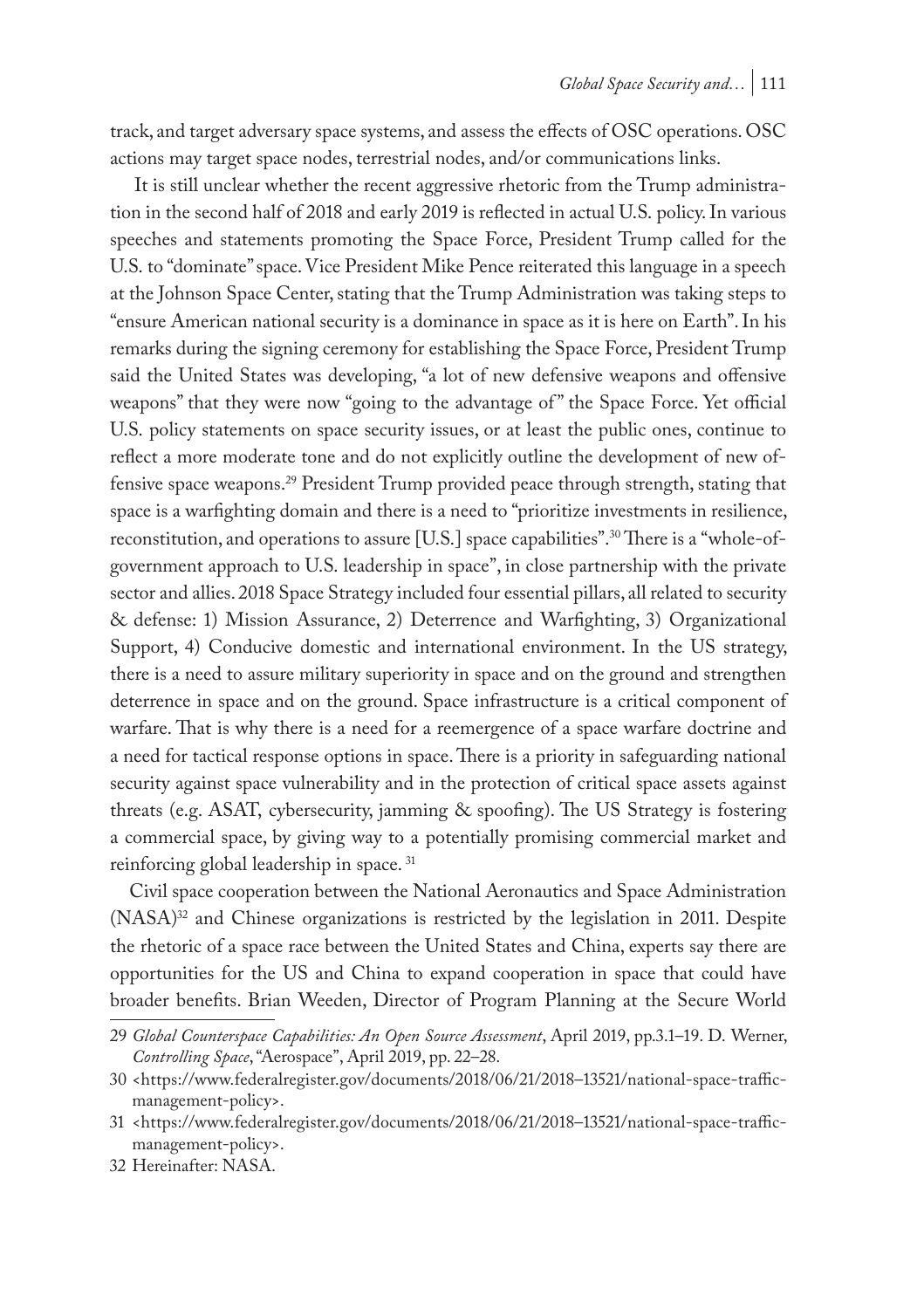Foundation said: "I absolutely agree that Wolf Admende does not prohibit cooperation, but the effect of it has been to prohibit it". There has been recent, if limited, cooperation between NASA and China on China`s lunar exploration program.<sup>33</sup>

#### **People`s Republic of China**

Official Chinese public statements on space warfare have remained consistent: "China always adheres to the principle of the use of outer space for peace and opposes the weaponization of or arms race in outer space". However, since 2015, other official writing suggests China`s position on space warfare and space weapons has become more nuanced. China`s 2015 defense White Paper, China`s Military Strategy, for the first-time designated outer space as a military domain and linked developments in the international security situation to defending China`s interests in space. The defense White Paper states that "outer space has become a commanding height in international strategic competition. States concerned are developing their space forces and instruments, and the first signs of weaponization of outer space, deal with security threats and challenges in that domain, and secure if space assets to serve its national economic and social development, and maintain outer space security." In particular, the White Paper states that "threats from such new security domains as outer space, and cyberspace will be dealt to maintain the common security of the world Community." In 2016, defense of China`s interests in space was made legally binding in China`s National Security Law.

 The Chinese military does not appear to have an official doctrine governing space in military operations This may change in the coming years. On December 31st 2015, the Chinese military (the Strategic Support Force) intended, in part, to help to unify the command and control of Chinese forces and to make them more operationally responsive. More recently, U.S. intelligence officials state that the People`s Liberation Army (PLA) has "formed military units and begun initial operational training with counter-space capabilities that it has been developing, such as ground-launched ASAT missiles" toward the end of better integrating counter-space capabilities with other domains.

<sup>33</sup> J. Foust, *New opportunities emerging for U. S. - China space cooperation*, in: 35th *Space Symposium, Space News Show Daily, Sierra Nevada Corporation*, 2019, p.14. J. Logsdon, *There is no space race*, "Aerospace" April 2019, pp. 46, 47. The U.S. Department of Defense has applied for \$304 million in funding to allow further research into space-based laser weapons, particle beams and other new forms of missile defense.

In 2023, U.S. Department of Defense employees want to test laser cannon in orbit to test different types of space-based weapons. A request has already been made for an additional \$304 million in the 2020 budget to develop stronger lasers and other next-generation missile defense tools. In 1967, the United States of America signed the Outer Space Treaty, which prohibits the placing of nuclear weapons in space. However, a member of the Department of Defense explained that the treaty does not constitute any obstacle to the deployment of lasers or particle beams in orbit, as the document only mentions 'weapons of mass destruction'. Pentagon wants to undertake the tests of space weapons.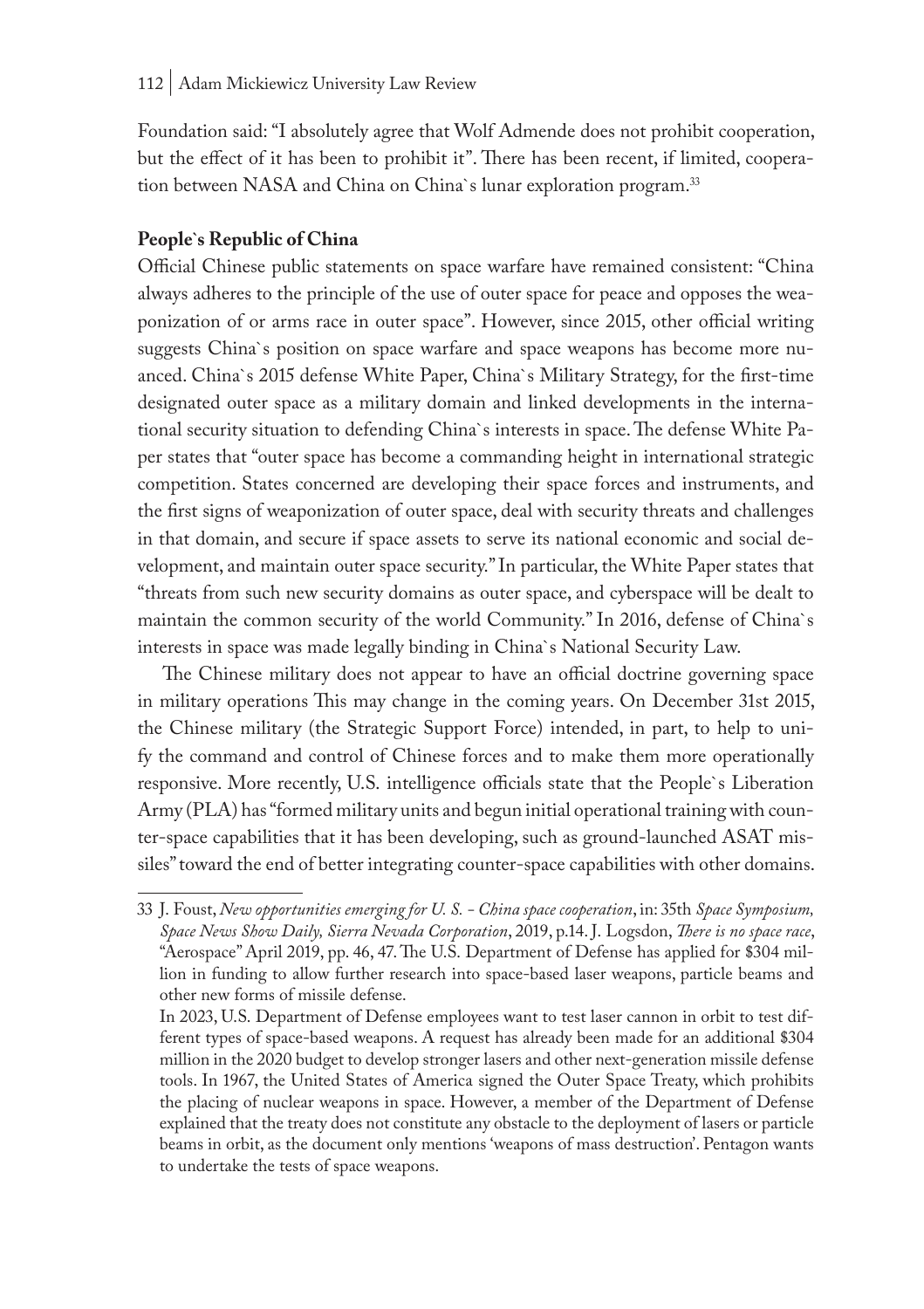Nevertheless, Chinese thinking on space has remained consistent for at least the past two decades. According to the 2015 defense White Paper, the PLA will "endeavor to seize the strategic initiative in military struggle" and "proactively plan for military struggle in all directions and domains."

 Chinese analysts argue that China must develop counter-space weapons to balance U.S. military superiority and protect China`s own interests. As one researcher writes, China`s development of ASAT weapons is to protect its own national security and adds that "only be prepared for war can you avoid war". The authors of the 2013 Science of Military Strategy write that given the wide range of rapid strike methods "especially space and cyber-attack and defense methods," China must prepare for an enemy to attack from all domains, including space. Chinese analysts write that having the ability to destroy or disable an opponent`s satellites may deter an adversary from conducting counter-space operations against Chinese satellites. Space power can also improve the overall capabilities of the military and serve as a deterrent force not just against the use of specific types of weapons, but also as a general capability that can deter a state from even becoming involved in a conflict.

 Chinese military writings state that the goal of space warfare and space operations is to achieve space superiority. Space superiority is defined as "ensuring one`s ability to fully use space while at the same time limiting, weakening, and destroying an adversary`s space forces. It not only includes offensive and defensive operations in space against an adversary`s space forces, but also air, ground, and naval operations against space assets.

 In recent years China has undertaken a significant reorganization of its military space and counter-space forces. Part of this reorganization included the creation of the Strategic Support Force (SSF) as the fifth military service by merging existing space, cyber and electronic warfare units under a new unified command that report directly to the Central Military Commission. The intent is to shift the PLA`s most strategic, informative mission from a discipline-centric to domain-centric force structure and enable fullspectrum war fighting. 34

#### **The Russian Federation**

Before the collapse of the Soviet Union in 1991, marking the end of the first global space age, Russia was first in reaching several key space technology milestones. Although the Russian Federation achieved the greatest number of successful orbital launches of any state in 2014, Russia fell behind China and the United States in 2018 with only 19 launches to China`s 38 and the United States' 34. There is strong evidence that Russia has embarked on a set of programs over the last decade to regain some of its Cold War–era counter-space capability. Russia has a strong technical legacy to use. Under

<sup>34</sup> *Global Counterspace Capabilities: An Open Source Assessment*, April 2019, pp.1, 1–22; *China Space Threat Assessment*, 2019, pp. 8–16.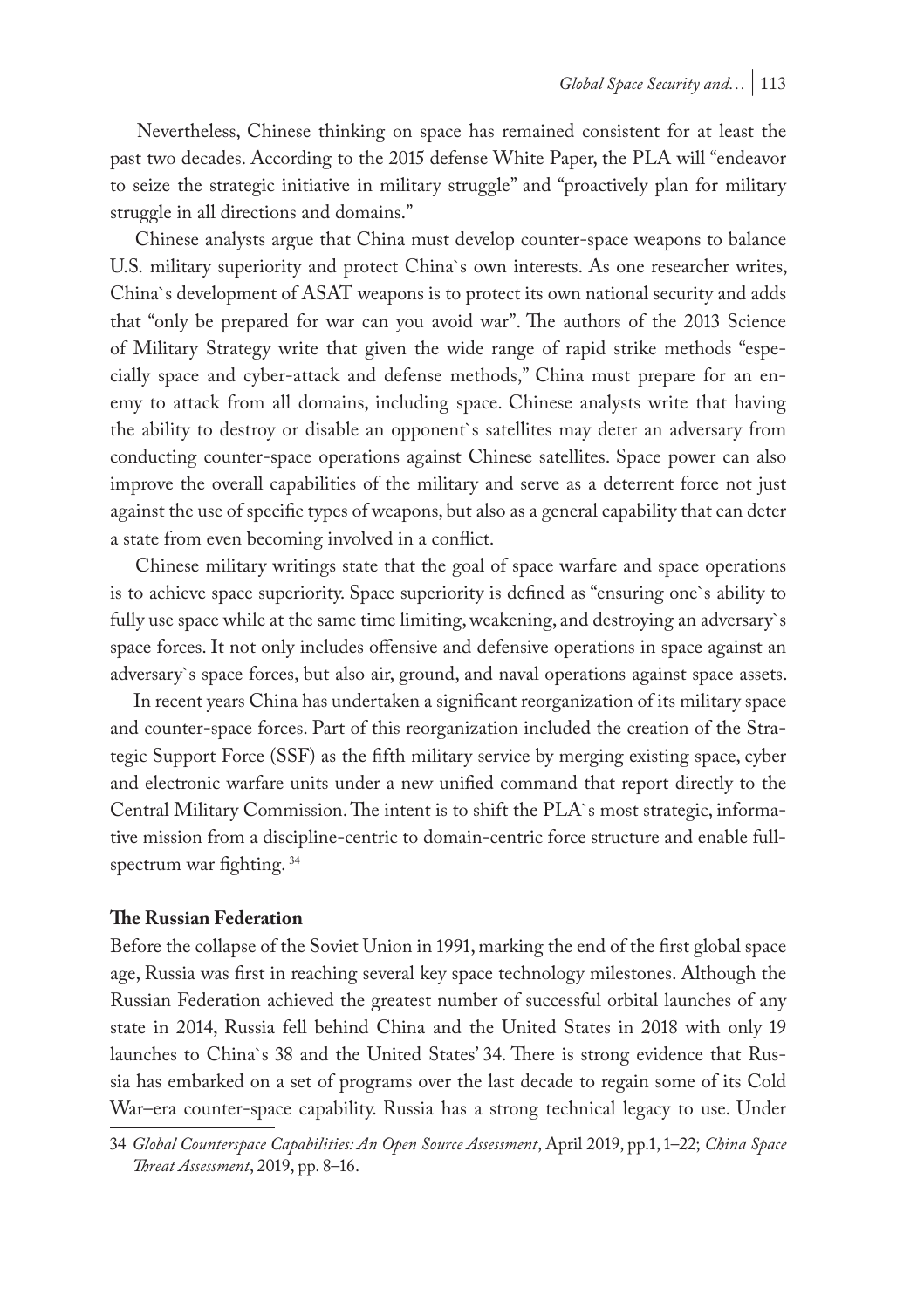Putin, Russia also has a renewed political will to obtain counter-space capabilities for much the same reasons as China: to advance its regional power and limit the ability of the United States to impede Russia`s freedom of action. Unlike China, there is also significant evidence that Russia is actively employing counter-space capabilities in current military conflicts. There are multiple, credible reports of Russia's using jamming and other electronic warfare measures in the conflict in eastern Ukraine, and indications that these capabilities are tightly integrated into their military operations.

 The Russian military sees the U.S. reliance on space–based assets as a vulnerability to be exploited. Russian thinking about conflict in space and space in conflict is much more a reflection of the evolution of modern warfare and the struggle to achieve information dominance during military operation. The Russian military is aggressively pursuing capabilities to degrade or destroy adversary space-based assets as well as to negate the advantage of space-based capabilities in theaters of conflict. Russian strategists see the trajectory of modern warfare being dominated by the struggle to achieve information dominance as a prerequisite to military victory. Space-based, informationdriven military capabilities make non-contact warfare possible, through such enabling actions as queuing and guidance of long-range strike assets. Russian security strategists believe the struggle of information dominance begins before conflict and, once a conflict has ensued, is used to dominate an opponent`s decision making by either denying the adversary`s ability to utilize space-enabled information or by corrupting that information to mislead an adversary into making decisions contrary to military objectives.

 Russian objectives in space, however, face significant challengers over the near term primarily from industry shortcomings. The Ukrainian conflict and the subsequent sanction placed on the Russian Federation brought to light several Russian industrial and technological deficiencies in its space program such as the hardening and miniaturization of electronics, despite these challenges Russian President Putin recently announced a number of initiatives suggesting that Russia intends to aggressively address its shortfalls in space.<sup>35</sup>

#### **The Islamic Republic of Iran**

Iran`s pursuit of space capabilities is a relatively recent development, and its efforts in space are often viewed as a thinly-veiled cover for its developing ballistic missile program. Iran has a relatively weak space industrial base, especially given the Iranian Space Agency`s close ties to the nation`s Ministry of Defense, and evidence suggests that a portion of Iran`s space technologies were adapted from Russia and North Korea counterparts. Iran has a nascent space program, building and launching small satellites that have limited capability. Technologically, it is unlikely Iran has the capacity or motivation

<sup>35</sup> *Global Counterspace Capabilities: An Open Source Assessment*, April 2019, pp. 2–1, 2–22, 2–24; *Space Threat Assessment*…, pp. 17–24.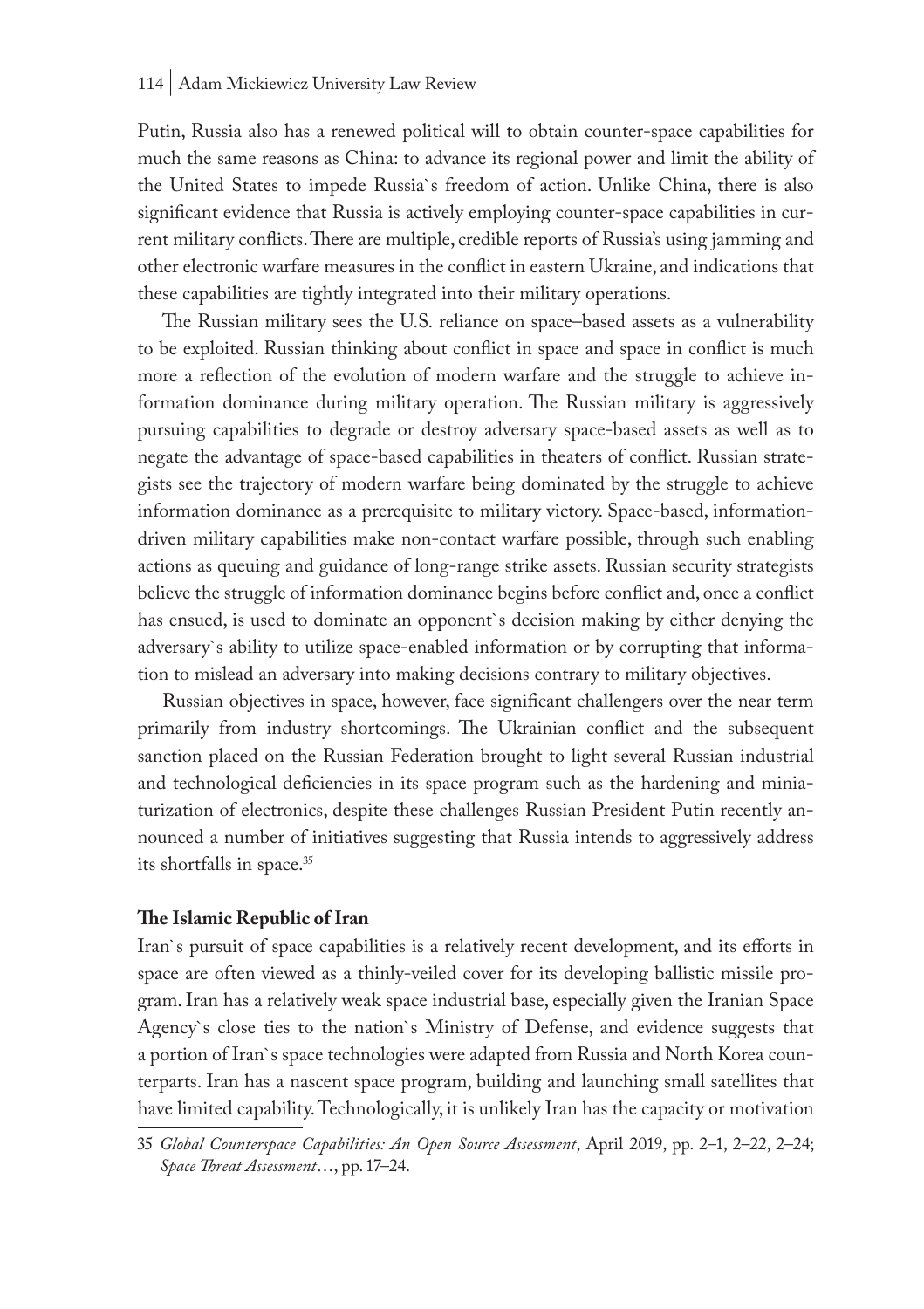to build on-orbit or direct-ascent anti-satellite capabilities at this point. Iran has not demonstrated any ability to build homing kinetic kill vehicles, and its ability to build nuclear weapons is currently constrained by the Joint Comprehensive Plan of Action. Iran has demonstrated the ability to persistently interfere with the broadcast of commercial satellite signals, although its capabilities to interfere with military signals are difficult to ascertain.

 Iran is also developing space launch capabilities. It already possesses a proven space launch, the *Safir* rocket which has been used to place four small satellites into orbit. Iran is developing a more capable SLV known as the *Simorgh*, but it has experienced significant delays. *Simorgh* shares some design similarities with the North Korean *Unha SLV* and was meant to have been launched in 2010. In April 2016, the first known test of the *Simorgh* was reported by American Intelligence agencies as a "partial success".36

#### **The Democratic People`s Republic of Korea (North Korea)**

Like many spacefaring Nations, North Korea`s space capabilities are closely tied to ballistic missile development. The *Unha 3* – the space launch vehicle used for North Korea`s only two successful orbital launches – likely used components from other missiles within the state's arsenal, including the medium-range *Nodong* and Scud-class ballistic missiles. There is little indication that North Korea is making substantial efforts to build or sustain a space industrial base, but its missile program is growing, and many believe that it is aided by technology from China, Iran and Pakistan.

 In its official statements, North Korea has never mentioned the intention of anti-satellite operations, suggesting that there is no clear doctrine guiding Pyongyang`s thinking at this point. North Korea does not appear motivated to develop dedicated counter-space assets, though certain capabilities in their ballistic missile program might be eventually evolved for such a purpose. There are multiple ballistic missiles systems, including those in the intermediate range ballistic missile and ICBM (Intercontinental Ballistic Missile) class, which could possibly be used as the basis for future DA-ASAT capabilities. North Korea, has demonstrated the capability to jam civilian GPS signals within a limited geographical area. Their capability against U.S. military GPS signals is not known. There has been no demonstrated ability to interfere with satellite communications, although their technical capability remains unknown.

 North Korea currently possess a basic satellite development and command and control capability, but they have not demonstrated any of the rendezvous and proximity operations and active guidance capabilities necessary for a co-orbital satellite capability. There are currently six objects in orbit as a result of two North Korean space launches. Two of these objects are satellites.37

<sup>36</sup> *Global…*, pp. 4–1,4–2; 25–29.

<sup>37</sup> *Global…*, pp, 5–1, 5–3; *Space Threat Assessment*…, pp. 30–34.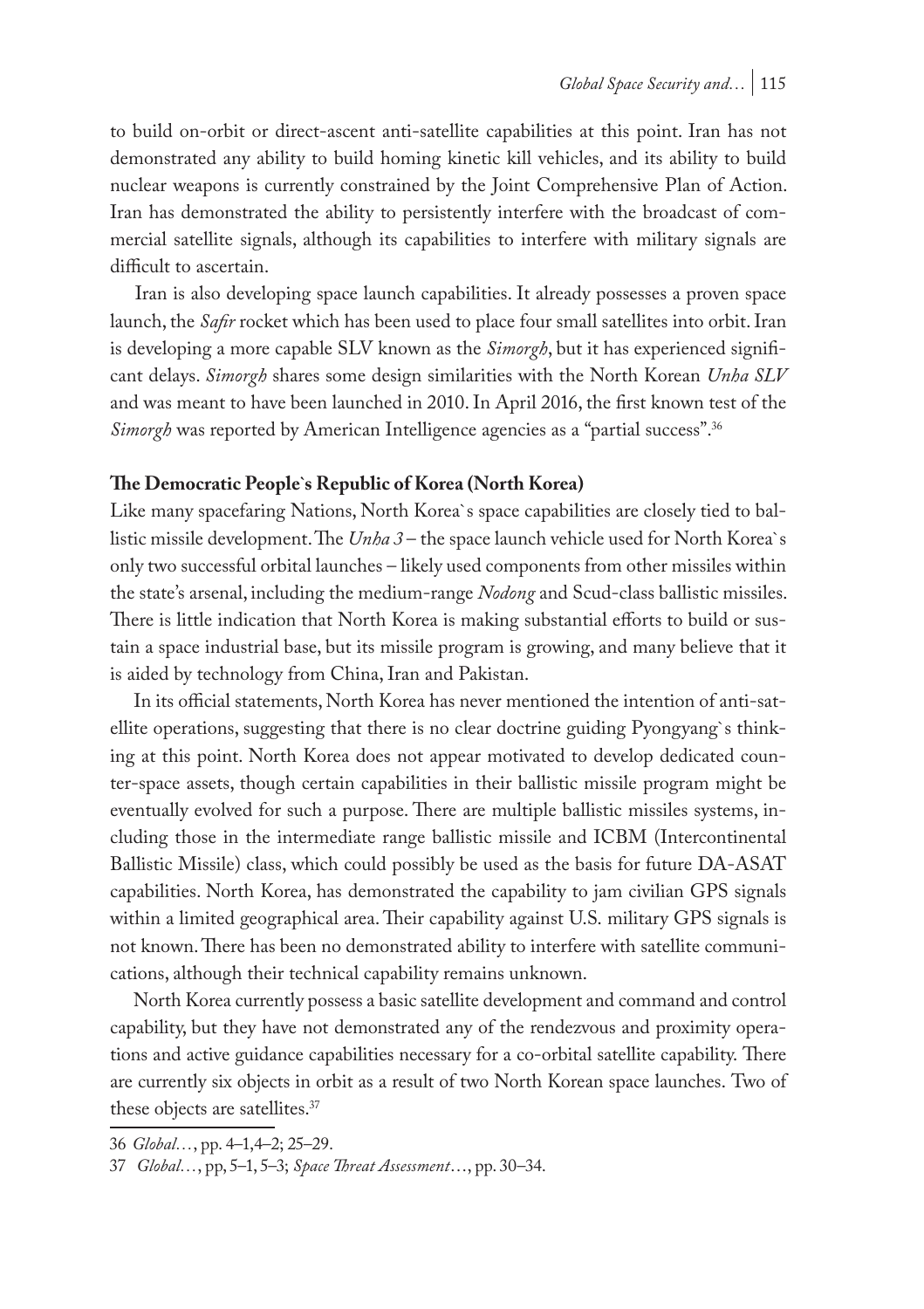#### **Situational Awareness (SSA) and Space Traffic**

All above trends in Space (i.e. increased number of space objects, militarization and commercialization)<sup>38</sup> make space a much busier place that must be appropriately reflected in effective SSA and its evolution to Space Traffic Management (STM). Additional supplementing of operational aspects as the Space Weather (SWE) and NEO (Near Earth Orbit) both enhance maturity and effectiveness of the SSA system and protection and security in space and on the ground.

Many states have increased spending devoted to data collection and processing; it is evident that for many of these states, SSA is a priority. For example, in 2017 Japan invested 1.7 billion USD (\$16M) and requested 1.8 billion USD (\$17M) in 2018 for SSA activities. Australia intends to spend \$1B to \$2B USD on SSA activities from 2018 until 2035. The EU SST (European Union Space Surveillance and Tracking) has committed €70M (\$87M) between 2015 and 2020 and is expected to invest more money after 2020. Some states have ground-based sensors that could be used for SSA but currently are not. Others do not currently have data collection capabilities but are interested in building sensors for part-time or dedicated SSA use. Similarly, some states may be thinking about repurposing existing sensors for part-time or dedicated SSA use. States and consortia with data collection capabilities are either keeping the data to use domestically or within their consortium or are actively sharing their data in some form with one or more states. On the commercial side, some vendors are either not participating in any data colection or are not operating sensors but pulling data from other sources. Other companies are planning or building sensors to operate, while others already operate sensor networks. States would prefer to mature and engage their own private organizations rather than international ones.

Some states are in the nascent phases of developing software. Others are developing their own software but rely heavily on the use of outside tools or services; others who are developing their own software capabilities are mostly autonomous but still use some outside tools and services. A couple of states in the matrix have been identified as having fully autonomous software capabilities. Commercial vendors fall in similar categories.

 Some states have basic product abilities such as calculating launch and reentry trajectories. States and vendors able to deliver products beyond launch and reentry are considered as more mature. These states did not necessarily need to have a "comprehensive" list of SSA products to be considered mature. Instead, the groupings were based on the ability to develop products autonomously, similar to the groupings for SSA software. Private sector capabilities are increasing; based on their location in the space traffic system (collection, processing, and products).There is an assessment of what role the private

<sup>38</sup> R.G. Harrison, *Unpacking the Three C's: Congested, Competitive and Contested Space*, "The International Journal of Space Politics and Policy", vol. 11, no. 3, pp. 121–131.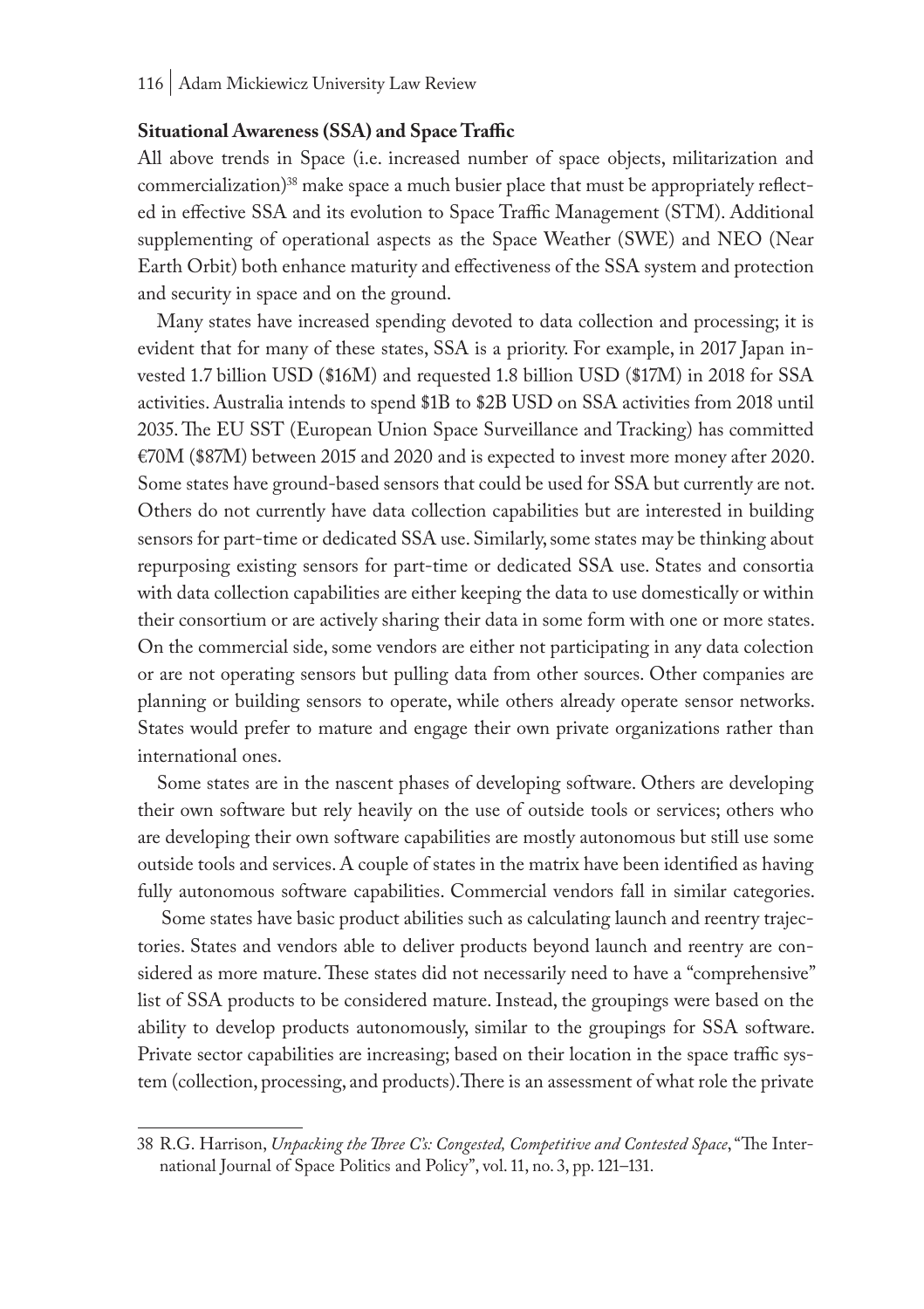sector is playing in changing the structure of the SSA system. It important to note first, that the private sector has always been a significant part of the SSA enterprise.

 What has changed however in recent years is that the SSA sector is beginning to undergo a functional modularization. The integrated "end-to-end" SSA process—data collection, processing, generation of SSA products and value added services—that was previously controlled by a large government military organization (e.g. the US Department of Defense) is being broken up into segments. This breakup is allowing more players, especially in the private sector that can sell piecemeal information, to enter the system, and there is a growing number of companies offering SSA data, software, and services.

 A growing number of these companies are privately funded (though most likely serve government customers, at least for now). For example, spin-off LeoLabs in the United States is funded by several venture capital firms including Horizons Ventures, based in Hong Kong, and Airbus Ventures (Airbus's early-stage investment group). There is not much information on sources of funding for other firms, as most of them are either privately held (examples include companies such as AGI, Exo Analytics, Express SAR) or parts of larger conglomerates (such as Airbus). Private companies serve both private satellite owner/operators as well as governments globally. There are many organizations involved in data collection. Together, AGI and Exo-Analytic have well over 200 telescopes around the globe. France's Ariane Group similarly has global coverage of GEO. Some private organizations involved in SSA data processing have developed fully commercial catalogs using purely commercial, scientific, and international data. By some accounts, these databases provide better information than the DoD. Some companies (e.g., Airbus/Europe, SDA/multinational, and Space Nav/US) also provide additional data processing services to augment the DoD's conjunction warnings to satellite operators. As the preceding sections have indicated, the private sector, which includes not just commercial firms but also non-profits and academic institutions, is on track to match and exceed USG capabilities, at least what the U.S. releases publicly. Not only are many of these companies' capabilities comparable or better than the U.S. Government, they are cheaper as well.

 The private sector is finding willing international customers leveraging commercial capabilities to grow indigenous capabilities. U.S.-based firms have both direct customers and resellers in a growing list of international customers. And the list of providers is growing. Some companies work under the umbrella of their governments (e.g. IHI in Japan). More "commercial-like" foreign companies (e.g., GMV) are, however, starting to develop.

 As a result of the increasing number and improved performance of all SSA sensor types and software, the quality of SSA tracking for decision making will continue to improve. While optical sensors have become cheaper and more ubiquitous, radar technology remains expensive and mostly limited to governments. Other technologies such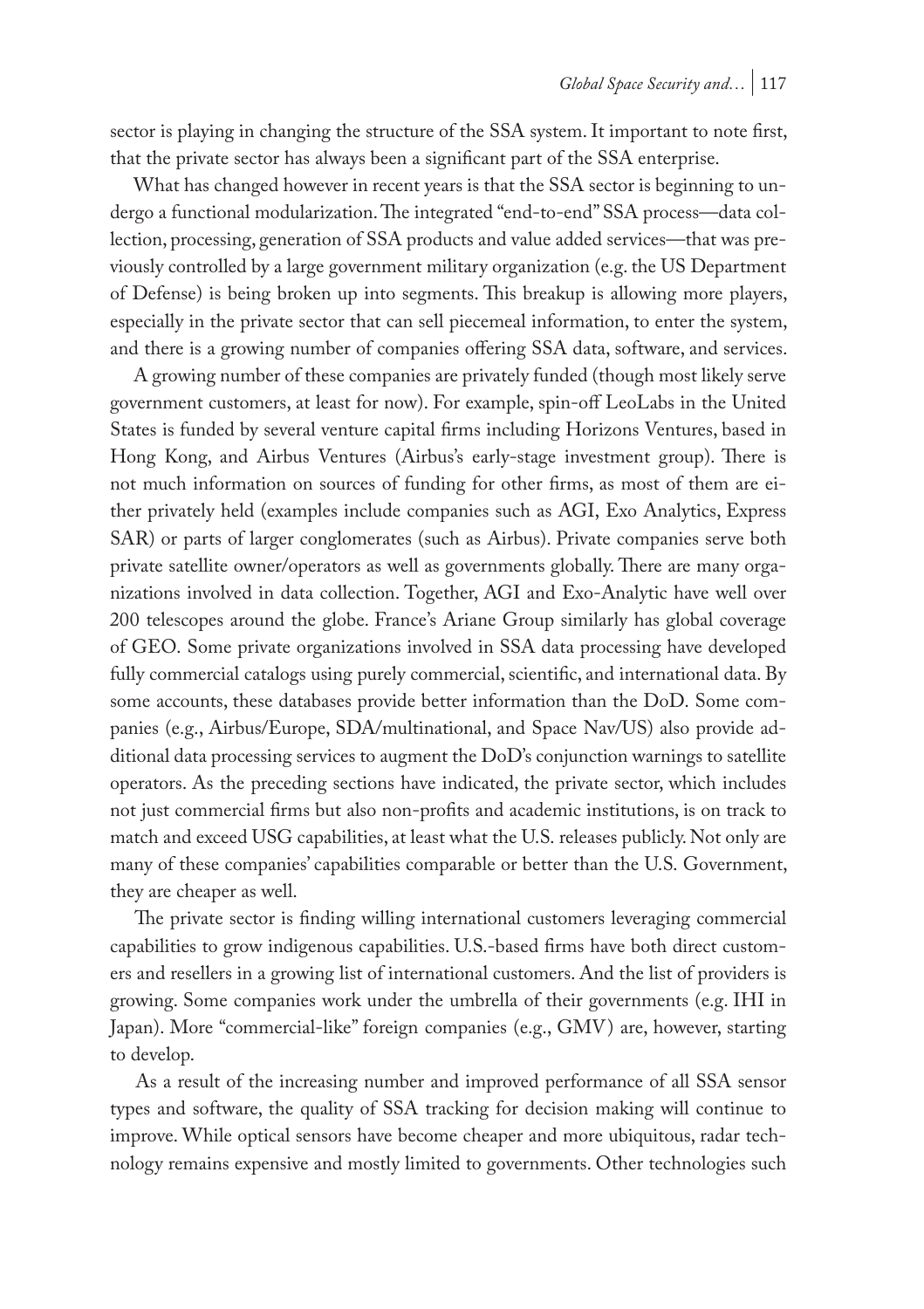as ground-based and space-based radio frequency and laser ranging are rapidly improving and adapting for SSA applications. The expected increase of space-based sensors, optical and Radio Frequency will also have an impact on the overall quality of SSA tracking. Software is rapidly improving with respect to falling cost, growing timeliness, and increasing performance. In this section we discuss the implications of these trends.

 Globally, states are increasing their investments in SSA capabilities. In a couple of instances, notably with Russia and China, investments in-house, reflect a desire to develop and maintain an SSA system independent of the U.S. SSA system. Their ability to process these data and use in-house software to develop SSA products, however, is not clear and is not likely as mature as that of the United States. China and Russia's interest to develop independent systems is likely strategic, and any improvements to the U.S. system, even increased transparency, is unlikely to dissuade states such as China and Russia from continuing to develop their own capabilities.

 However, in other instances, such as in Europe, Japan, and elsewhere, the desire to develop in-house SSA capabilities reflects the desire to increase autonomy and be improved stakeholders. Thus, it is likely that states will continue developing their own independent capabilities regardless of whether the United States improves SSA products shared internationally. An analogy to this is GPS. After the United States developed GPS, and despite sharing its capabilities with the rest of the world, other GPS alternatives independently emerged: Galileo (EU), BeiDou (China), GLONASS (Russia), QZSS ( Japan), IRNSS (India).39

#### **Final Remarks**

The types of space-to-space threats described above have distinctly different characteristics that make them suitable for different situations. A counter-space weapon that has been reversible, difficult to attribute and has limited social awareness is ideally suited to situations where the opponent may wish to signal or cause uncertainty in the opponent's mind without causing escalation. For example, without a credible assessment of combat damage, an opponent cannot act with confidence that his actions in space have been successful. In addition, weapons that cause additional damage in space, such as large quantities of space debris, risk escalating the conflict unintentionally and turning other nations against the attacker, , or may damage the attacker's own space systems. The described situation above is not covered by existing international space law which

<sup>39</sup> B. Lal, A. Balakrishnan, B. M. Caldwell, R. S. Buenconseja, S. A. Carioscia, *Global Trends in Space Situational Awareness (SSA) and Space Traffic and Management (STM*), Virginia 2018, pp. 38–57; T. Masson-Zwaan, *The international Framework for Space Activities*, in: *Handbook for New Actors in Space*, ed. C.D. Johnson, Denver-Colorado 2017, pp.40,41. G. Gasparini, V. Miranda, *Space situational awareness*, in: The Fair and Responsible Use of Space: An International Perspective, ed. W. Rathgeber, K. U. Schrögl, R. A. Wiliamson, Wien-New York , 2010 , pp. 73–84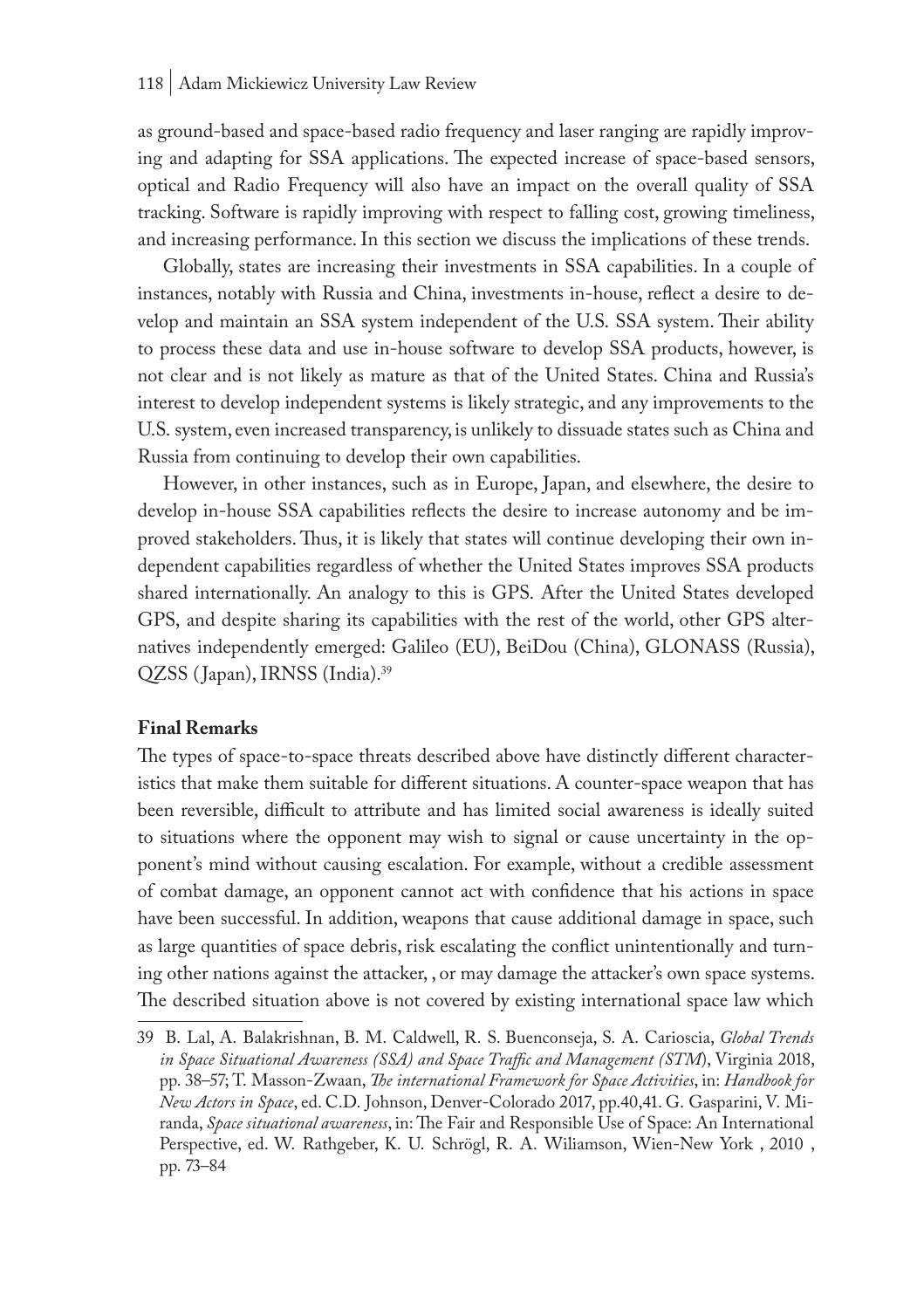is lacking in this regard. That is why it seems that the cooperation of states under the SSA system and sharing information among as many participants as possible is crucial in case to be aware of all situations which may happen in space not only to those states which are space powers, but also to others that are not. The SSA challenge may be to implement such a system on the national level. The system should be a part of strategy and should be properly implemented into national system of law.

#### **Literature**

- Al-Ekabi C., Feretti S., Yearbook on Space Policy 2016 Space for sustainable development, ESPI, Vienna, 2018, p. 1 and next
- *European Space Policy Institute Report*, Vienna 2018;
- Faiyetole A. A., *Potentialities of Space-based Systems for Monitoring Climate, Policies and Mitigation at Climate Policies and Mitigations of Climate Process Drivers*, "The International Journal of Space Politics and Policy" 2018, vol. 14, no. 8.
- Foust J., *New opportunities emerging for U. S. China space cooperation*, in: 35th *Space Symposium, Space News Show Daily, Sierra Nevada Corporation*, 2019.
- Foust J., *U.S. Dismisses Space Weapons Treaty Proposal As "Fundamentally Flawed"*, "Space News" September 11, 2014.
- Gasparini G., Miranda V., *Space situational awareness*, in: ed. W. Rathgeber, K. U. Schrögl, R. A. Wiliamson The Fair and Responsible Use of Space: An International Perspective, Wien-New York , 2010.
- Harrison K. Johnson, T. G. Roberts, M. Bergethon, A. Coultrup, *Space Threat Assessment*, 2019.
- Harrison R. G., *Unpacking the Three C's: Congested, Competitive and Contested Space*, "The International Journal of Space Politics and Policy", vol. 11, no. 3.
- Klein J. J., *The influence of Technology on Space Strategy*, "The International Journal of Space Politics and Policy" 2012, vol. 10, no. 1.
- Lal B., Balakrishnan A., Caldwell B. M., Buenconseja R. S. , Carioscia S. A., *Global Trends in Space Situational Awareness (SSA) and Space Traffic and Management (STM*), Virginia 2018.
- Logsdon J., *There is no space race*, "Aerospace" April 2019.
- Masson-Zwaan T., *The international Framework for Space Activities*, in: *Handbook for New Actors in Space*, ed. C. D. Johnson, Denver-Colorado 2017.
- Paracha S., *Military dimensions of the Indian Space Programs*, "The International Journal of Space Politics and Policy" 2013, vol. 11, no. 3, pp. 156–186.
- Radtke J., Kebschull C., Stoll E., *Interactions of the space debris environment with mega constellations using the example of the One Web constellation*, "Acta Astronautica" 2017, vol. 131.